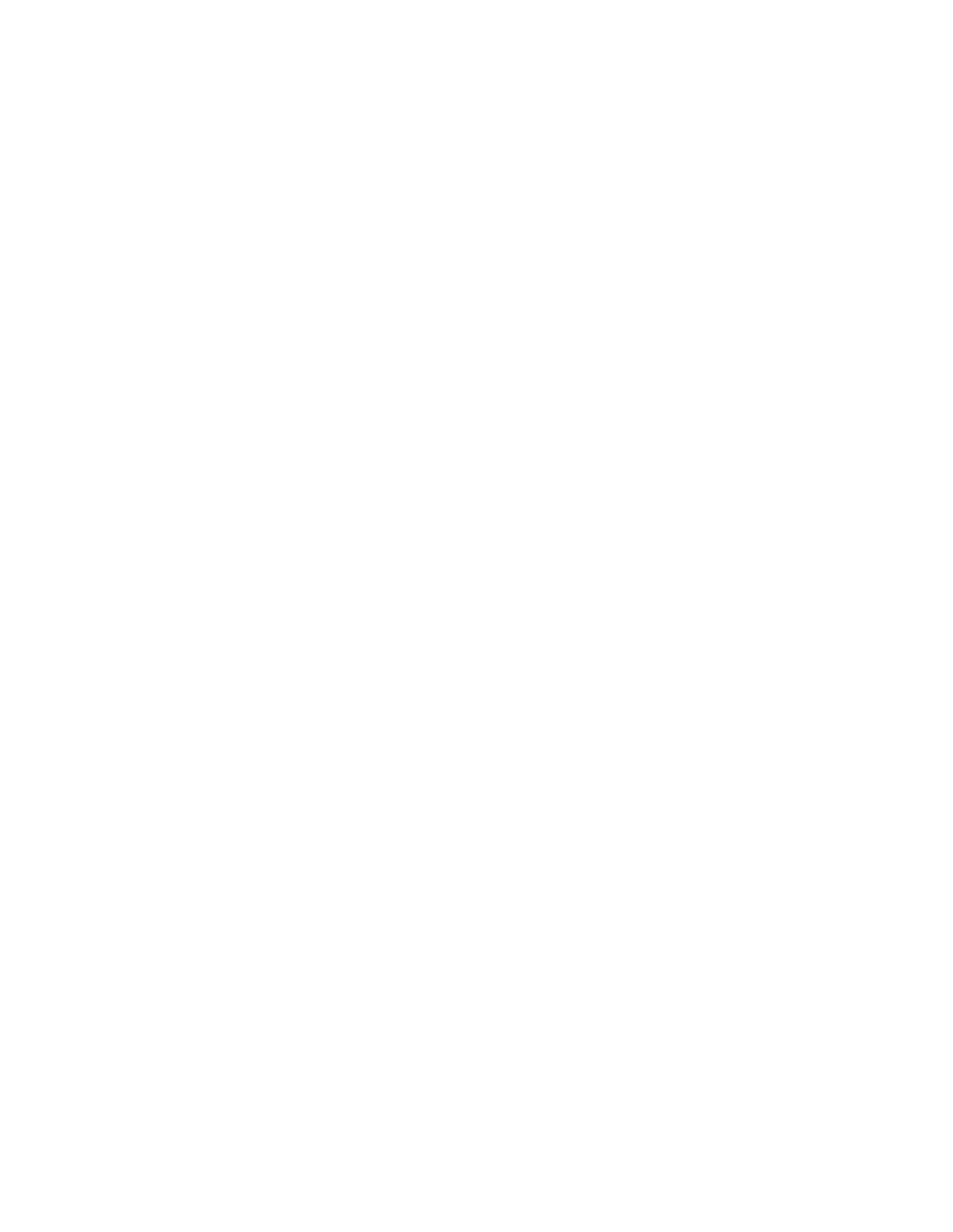Copyright © 2012 SP Scientific. All marks herein are used under license. All brand or product names mentioned may be trademarks or registered trademarks of their respective

**Part Number 100005399 Rev 004, 05/12**

companies.

#### **Original Instructions**

The U.S. English version of this document is the original instructions. All other languages are a translation of the original instructions.

| <b>SP Scientific</b> | 3538 Main Street<br>Stone Ridge, NY 12484<br>USA | 935 Mearns Road<br>Warminster, PA 18974<br>USA |
|----------------------|--------------------------------------------------|------------------------------------------------|
|                      | (800) 251-1531<br>(845) 687-0071                 | (800) 523-2327<br>(215) 672-7800               |

| <b>SP Scientific Service</b>     | (877) 548-4666 |
|----------------------------------|----------------|
| <b>SP Scientific Service Fax</b> | (845) 687-0024 |

Website http://www.spscientific.com/

This Low-Temperature Bath Operator's Manual contains confidential and proprietary information of SP Scientific and may be used only by a recipient designated by and for purposes specified by SP Scientific.

Reproduction of, dissemination of, modifications to, or the creation of derivative works from this Low-Temperature Bath Operator's Manual, by any means and in any form or manner, is expressly prohibited, except with the prior written permission of SP Scientific. Permitted copies of this document must retain all proprietary notices contained in the original.

The information in this document is subject to change without prior notice. Always confirm with SP Scientific that you are using the most current version of this document. SP Scientific is free to modify any of its products and services, in any manner and at any time, notwithstanding the information contained in this document.

THE CONTENTS OF THIS DOCUMENT SHALL NOT CONSTITUTE ANY WARRANTY OF ANY KIND, EITHER EXPRESSED OR IMPLIED, INCLUDING BUT NOT LIMITED TO THE IMPLIED WARRANTIES OF MERCHANTABILITY AND/OR FITNESS FOR A PARTICULAR PURPOSE OR GIVE RISE TO ANY LIABILITY OF SP SCIENTIFIC, ITS AFFILIATES OR ITS SUPPLIERS.

The terms and conditions governing the use of this Low-Temperature Bath Operator's Manual shall consist of those set forth in written agreements with SP Scientific.

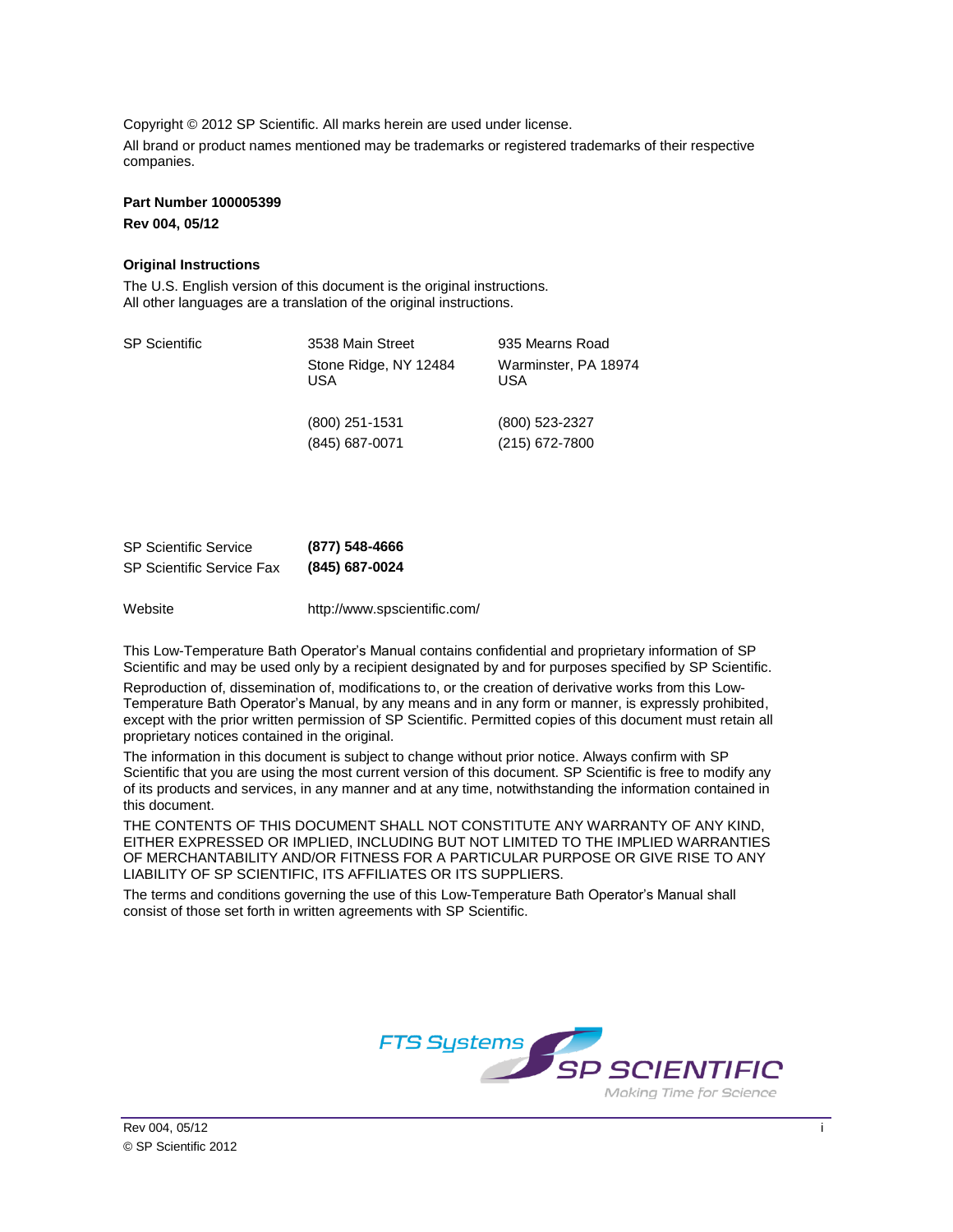# <span id="page-3-0"></span>**Important Symbols**



WARNING! INJURY OR EVEN DEATH MAY RESULT IF A RECOMMENDATION MARKED WITH THIS SYMBOL IS NOT HEEDED.



ELECTRIC SHOCK DANGER! USE APPROPRIATE CAUTION TO AVOID INJURY OR DEATH.



BURN DANGER! POTENTIALLY HOT SURFACE. USE APPROPRIATE CAUTION.



PROPERTY CAUTION! TO PREVENT DAMAGE TO CHAMBER EQUIP-MENT AND/OR LOAD, ADHERE TO PROCEDURES MARKED BY THIS SYMBOL.

CRUSH HAZARD. KEEP HANDS CLEAR WHEN OPERATING DOOR.

CORROSIVE CHEMICAL. WEAR SUITABLE GLOVES, SAFETY GLASSES, AND PROTECTIVE

CLOTHING.



DO NOT STORE FLAMMABLE MATERIALS IN CHAMBER.



PRACTICAL OPERATING TIP. THESE RECOMMENDATIONS STREAMLINE UNIT OPERATION AND PREVENT COMMON OPERATOR ERRORS.





WEAR SAFETY GLASSES. EXPLOSIVE MATERIALS HAZARD! KEEP OBJECTS AWAY FROM HEAT.

# <span id="page-3-1"></span>**Safety Warnings**

- *Always transport the unit with care. Sudden jolts or drops may damage the refrigeration system.*
- *Always observe all warning labels.*
- *Always turn off the unit and disconnect the line cord from the available power source prior to performing any service or maintenance procedures.*
- *Always turn off the unit and disconnect the line cord from the available power source prior to moving the unit.*
- *Always empty the reservoir / bath chamber prior to moving the unit.*
- *Never operate equipment with damaged line cords.*
- *Never operate the unit without cooling fluid in the reservoir.*
- *Never remove warning labels.*
- *Never operate damaged or leaking equipment.*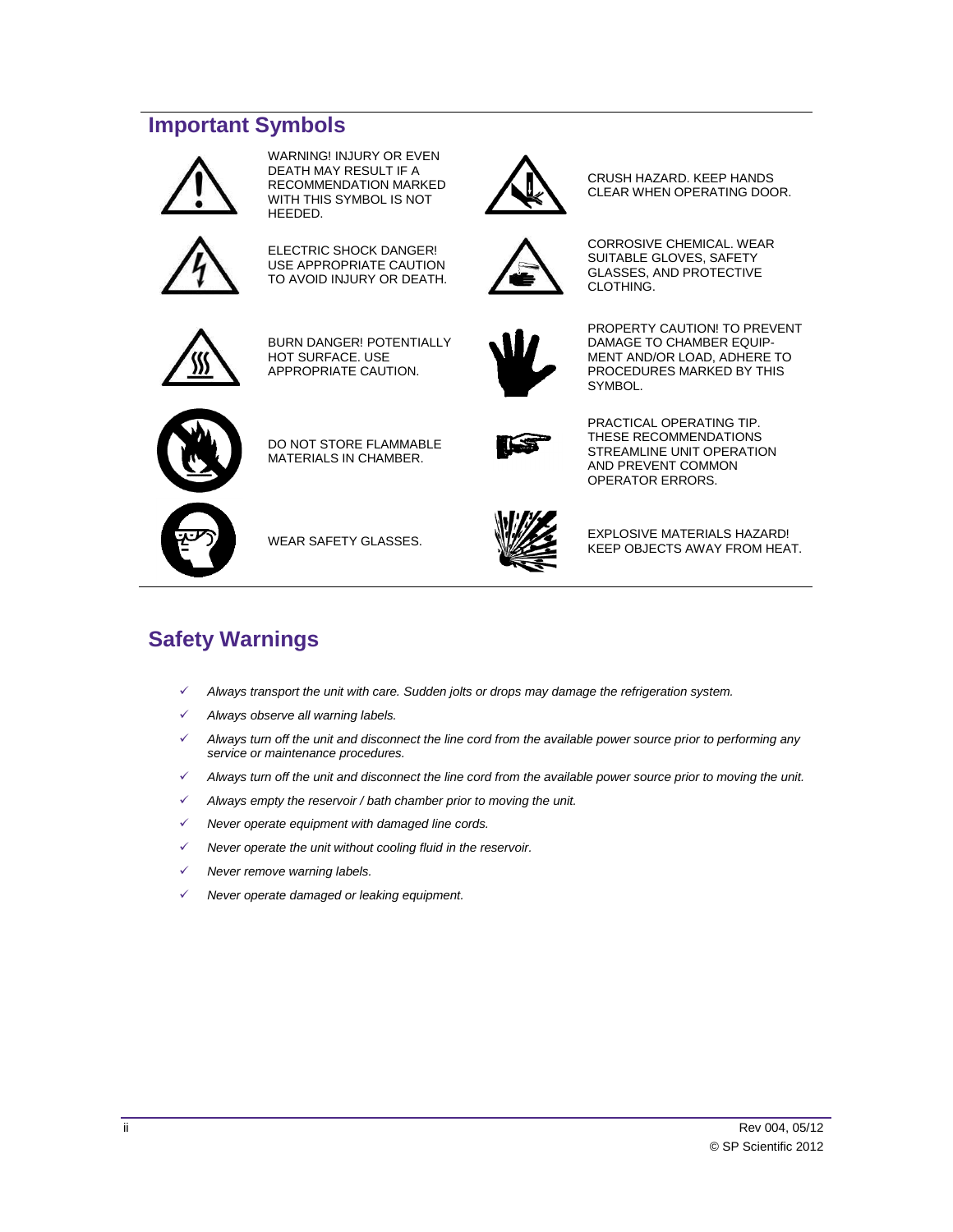# <span id="page-4-0"></span>**Warranty Information**

FTS Systems HistoChill™ low temperature baths are warranted by SP Scientific to be free of defects in material and workmanship when operated under normal conditions as specified in the instructions provided in this manual. Please take this opportunity to locate the serial tag on your new FTS Systems HistoChill™ and record the information below for future reference. SP Scientific also recommends that you complete and return your unit's warranty registration card.

Model Number

Serial Number

Part Number

#### Limited Warranty

SP Scientific (the "Company") shall warrant each of its products against defects in material or workmanship for a period of 12 months from the date of shipment provided that the product is used in a reasonable manner under appropriate conditions and consistent with the applicable operating instructions.

The obligation of the Company shall be, at its option, to repair or replace, without charge any parts that prove to be defective within the warranty period, if the purchaser notifies the Company promptly in writing of such defect. No product shall be returned to the Company without prior approval of the Company.

This limited warranty shall cover the costs of parts and labor to repair or replace all defective product(s) at the Seller's factory. For all products installed by the Company and located within the Company service travel areas, this warranty shall cover transportation charges to ship the product to and from the Company's factory and/or the costs of travel, room and board if the Company's employees conduct repair at the Buyer's location. In lieu of repair or replacement at the Company's factory, the Company may, in its discretion, authorize a third party to perform the repair or replacement at the Buyer's location, and at the Company's sole expense.

The Company shall not be responsible for labor charges payable with respect to persons other than Company employees. Replacement or repair of parts pursuant to this warranty shall not in any way extend the original warranty period. The Company shall not be responsible for any unauthorized repairs, replacements or product modifications, nor will it be responsible for any product failures resulting from such unauthorized repairs, replacements or product modifications negligently or otherwise made by persons other than Company employees or authorized representatives of the Company. The buyer shall assume transportation charges to ship the product to and from the Company's factory and the costs of travel, room and board if the Company's employees conduct repair at the Buyer's location within the warranty period if the product was not installed by the Company's and/or is not located within the Company's service travel areas.

THE COMPANY DOES NOT MAKE AND EXPRESSLY DISCLAIMS ANY WARRANTY OF MERCHANTABILITY OR FITNESS FOR A PARTICULAR PURPOSE OR ANY OTHER WARRANTY, EXPRESSED OR IMPLIED, WITH RESPECT TO THE SALE, INSTALLATION, DESIGN OR USE OF ITS PRODUCTS. ADDITIONALLY, THE COMPANY SHALL NOT BE LIABLE FOR ANY CONSEQUENTIAL DAMAGES RESULTING FROM THE USE OF OR ANY DEFECTS IN ITS PRODUCTS.

The Company's employees are available to provide general advice to customers concerning the use of the Company's products; however, oral representations are not warranties with respect to particular products or their uses and may not be relied upon if they are inconsistent with the relevant product specifications for the items set forth herein.

Notwithstanding the above, the terms and conditions set forth in the Company's formal sales contracts shall be controlling and supersede any inconsistent terms contained herein, and any changes to such contracts must be made in writing and signed by an authorized executive of the Company.



WARNING! THE DISPOSAL AND/OR EMISSION OF SUBSTANCES USED IN CONNECTION WITH THIS EQUIPMENT MAY BE GOVERNED BY VARIOUS FEDERAL, STATE OR LOCAL REGULATIONS. ALL USERS OF THIS EQUIPMENT ARE URGED TO BECOME FAMILIAR WITH ANY REGULATIONS THAT APPLY IN THE USERS AREA CONCERNING THE DUMPING OF WASTE MATERIALS IN OR UPON WATER, LAND OR AIR AND TO COMPLY WITH SUCH REGULATIONS.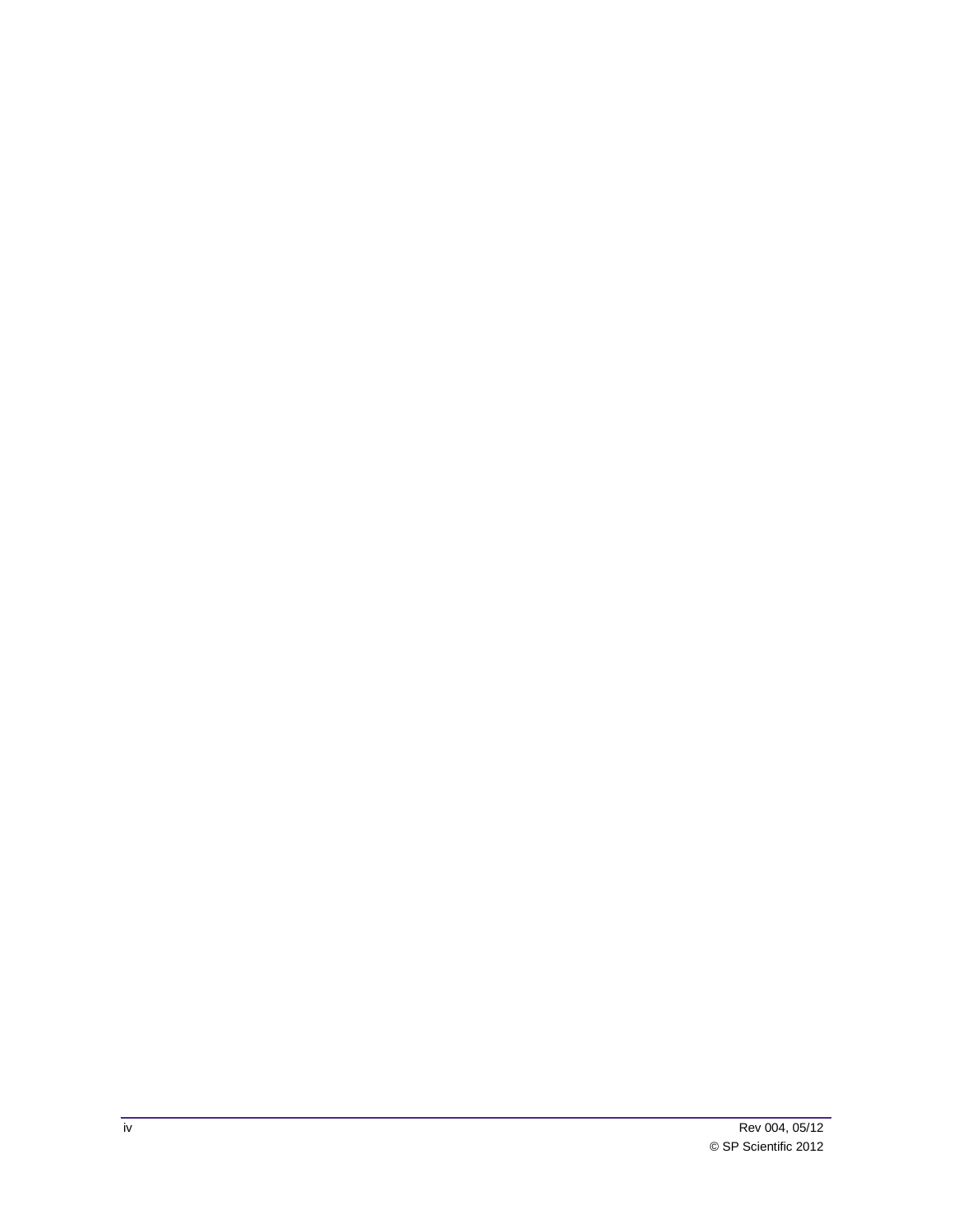# Contents

| Rev 004, 05/12 | v |
|----------------|---|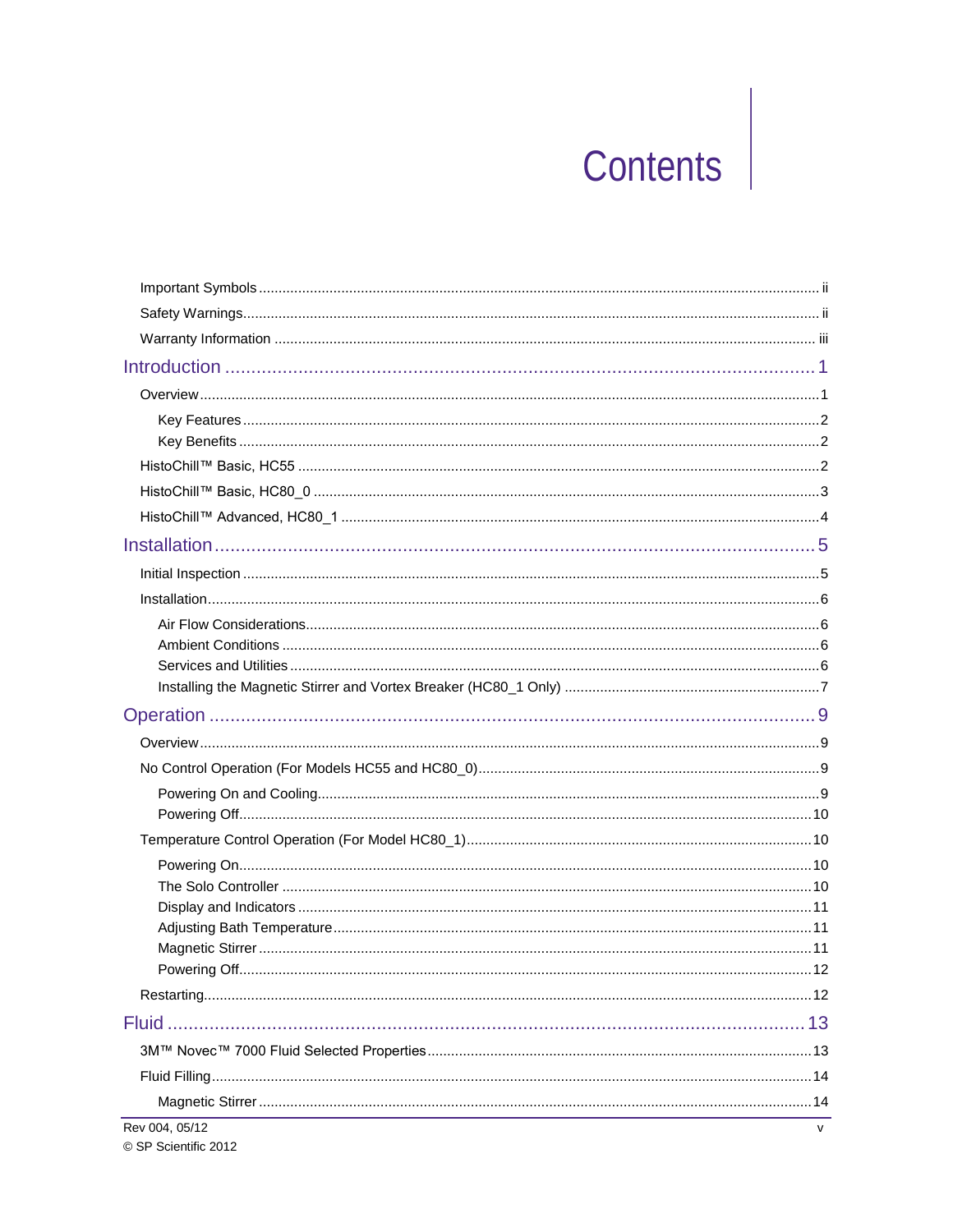$\mathsf I$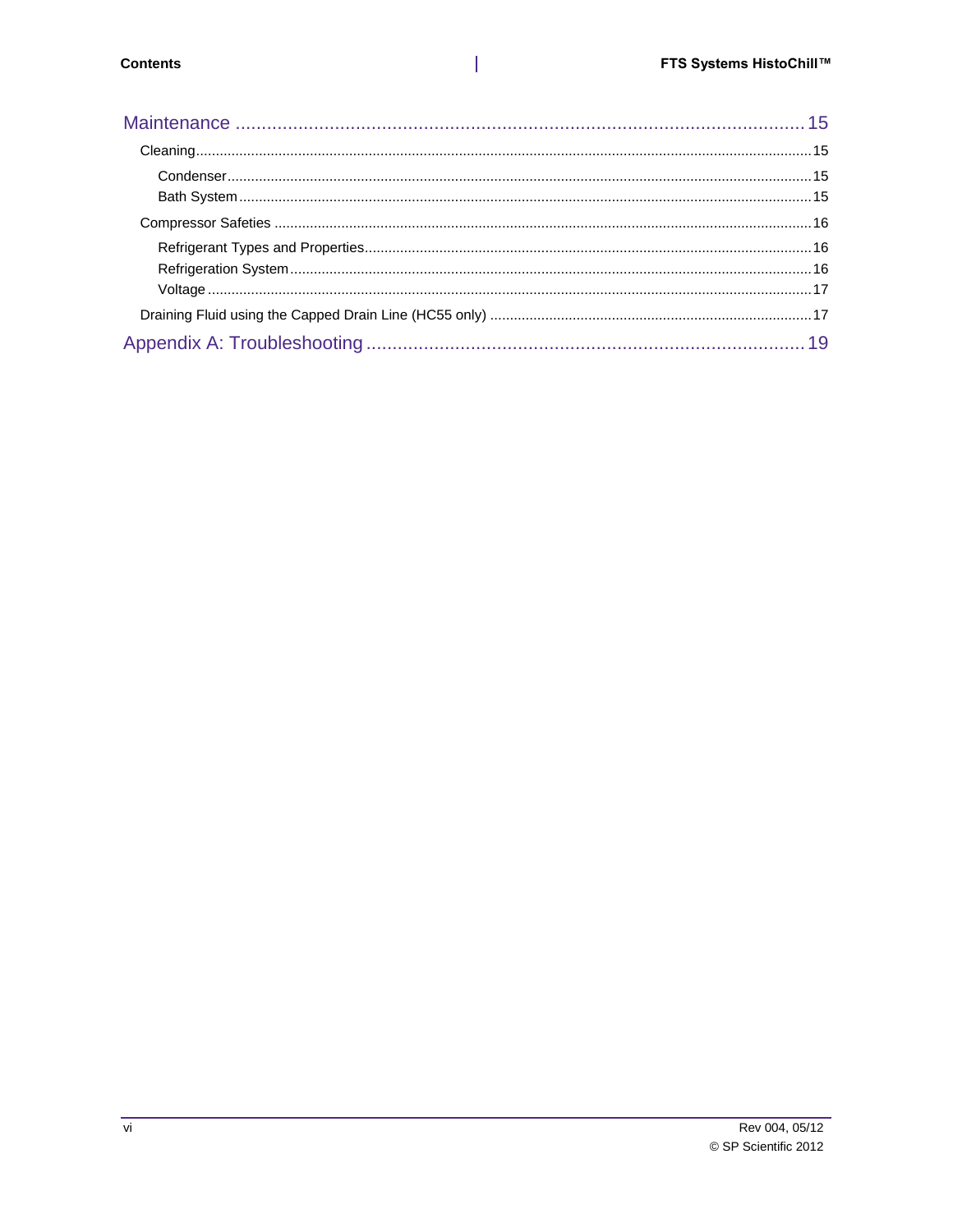<span id="page-8-0"></span>

**Chapter** 

# **Introduction**

## <span id="page-8-1"></span>**Overview**

The FTS Systems HistoChill™ delivers fast freezing capabilities, as well as continuous operation at temperatures as low as -80 °C. Built to provide you with years of smooth, quiet and reliable operation, the FTS Systems HistoChill™ packs both performance and innovation into a compact, bench-top design.

Utilizing a liquid medium, the FTS Systems HistoChill™ rapidly and thoroughly freezes samples, minimizing the formation of microscopic ice crystals and sample distortion, without the use of expendables such as dry ice or liquid nitrogen  $(N_{2(lin)})$ .

The FTS Systems HistoChill™ is available in three different models, HC55, HC80\_0 and HC80\_1. <sup>1</sup> Models with temperature control also include a variable speedcontrolled magnetic stirrer to provide more accurate temperature control and uniformity. Each configuration features an air-cooled refrigeration system and stainless steel reservoir.

*Note: SP Scientific recommends using 3M™ Novec™ 7000 Engineered Fluid for optimum performance. Before using this fluid, read the current product Material Safety Data Sheet and any precautionary statements on the product package. Follow all applicable precautions and directions.*



THE FLUID AND INNER WALLS OF THE RESERVOIR CAN REACH TEMPERATURES BELOW -90 °C (-130 °F). EXTREMELY LOW TEMPERATURES CAN CAUSE SERIOUS AND IMMEDIATE DAMAGE TO SKIN. THE ABSENCE OF FROST IN UNITS EQUIPPED WITH THE FROST ISOLATING WARMING LOOP SHOULD NOT BE MISTAKEN AS AN INDICATION OF WARM TEMPERATURE. DESPITE THE ABSENCE OF FROST, THE TEMPERATURE OF THE RESERVIOR FLUID AND WALLS MAY BE DANGEROUSLY LOW.



THE FTS SYSTEMS HISTOCHILL™ IS NOT INTENDED FOR USE WITH EXTREMELY FLAMMABLE FLUIDS SUCH AS ISOPENTANE [\(C5H12\)](http://en.wikipedia.org/wiki/Carbon).

 $\overline{\phantom{a}}$ 

 $1$  The underscore used in the HC80 model numbers serves as a placeholder for the purchased equipment's voltage code. This underscore will be replaced by a letter 'A' or 'D' on the unit's serial tag, depending on the equipment's voltage requirement. The letter 'A' represents a power configuration designed to be operated at 60Hz. The letter 'D' represents a power configuration designed to be operated at 50Hz.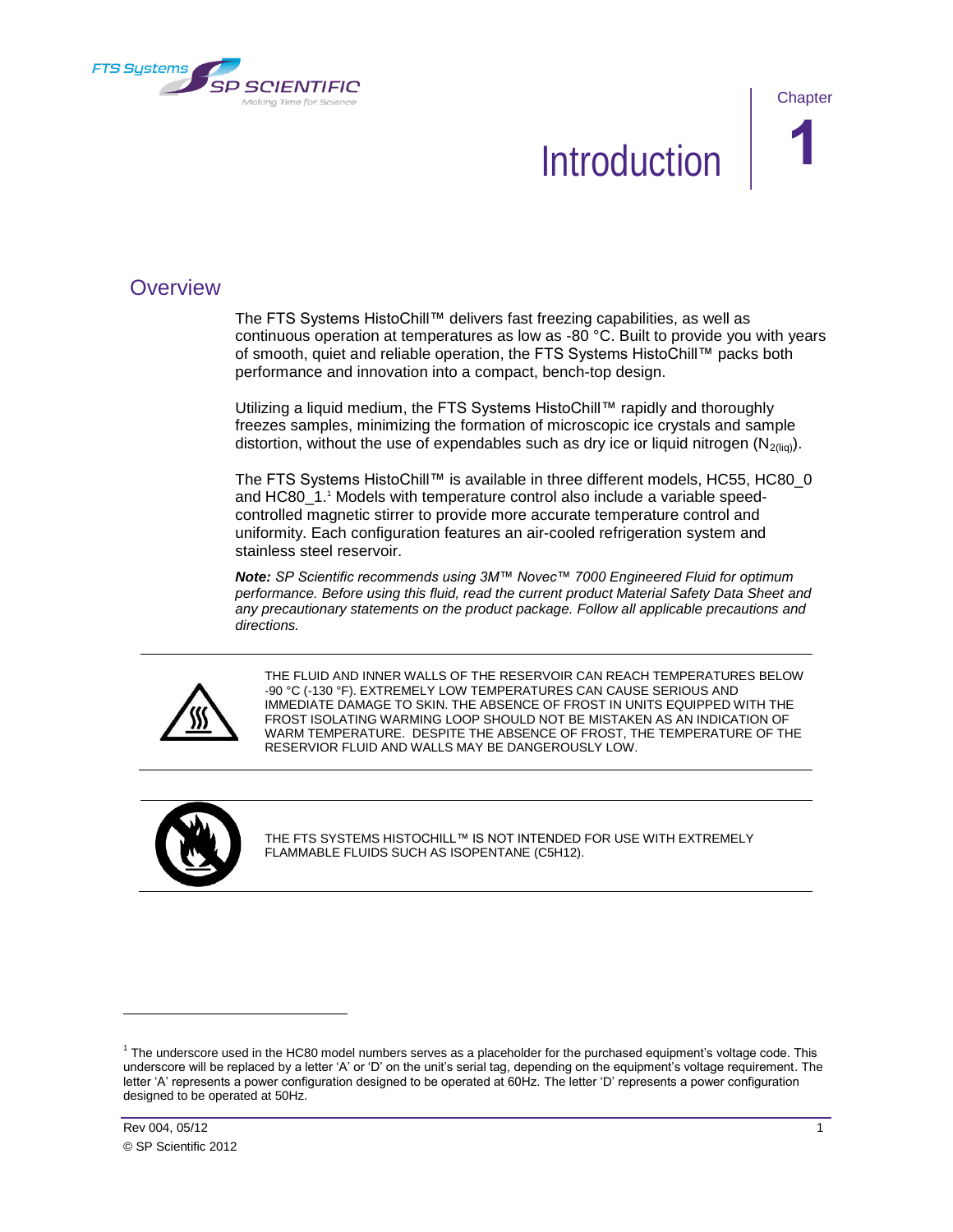#### <span id="page-9-0"></span>Key Features

- Quiet operation.
- Mechanically refrigerated, no expendable refrigerants utilized.
- Compact, bench-top design with 1.5-liter stainless steel reservoir.
- Hinged and insulated reservoir lid for easy bath access.
- Frost isolating warming loop to minimize ice build-up in the reservoir (HC80 models only).

#### <span id="page-9-1"></span>Key Benefits

- Rapid freezing of tissue samples to minimize ice crystal formation and increase lab throughput.
- Easy bath access.
- Liquid medium to increase temperature uniformity and stability.

### <span id="page-9-2"></span>HistoChill™ Basic, HC55

The HC55 model includes single-stage refrigeration and features a simple on/off breaker switch with an internal green indicator light, which indicates that the unit is turned on. It takes approximately 45 minutes for the bath to cool from ambient to its ultimate low temperature of -55 °C.<sup>2</sup> This model also includes a capped drain line.



**HistoChill™ HC55\_0**

 $\overline{\phantom{a}}$ 

<sup>2</sup> The FTS Systems HistoChill™ HC55 offers continuous operation at temperatures as low as -55 °C. Lowest possible temperatures may be dependent upon the selected bath fluid, as well as ambient conditions and airflow.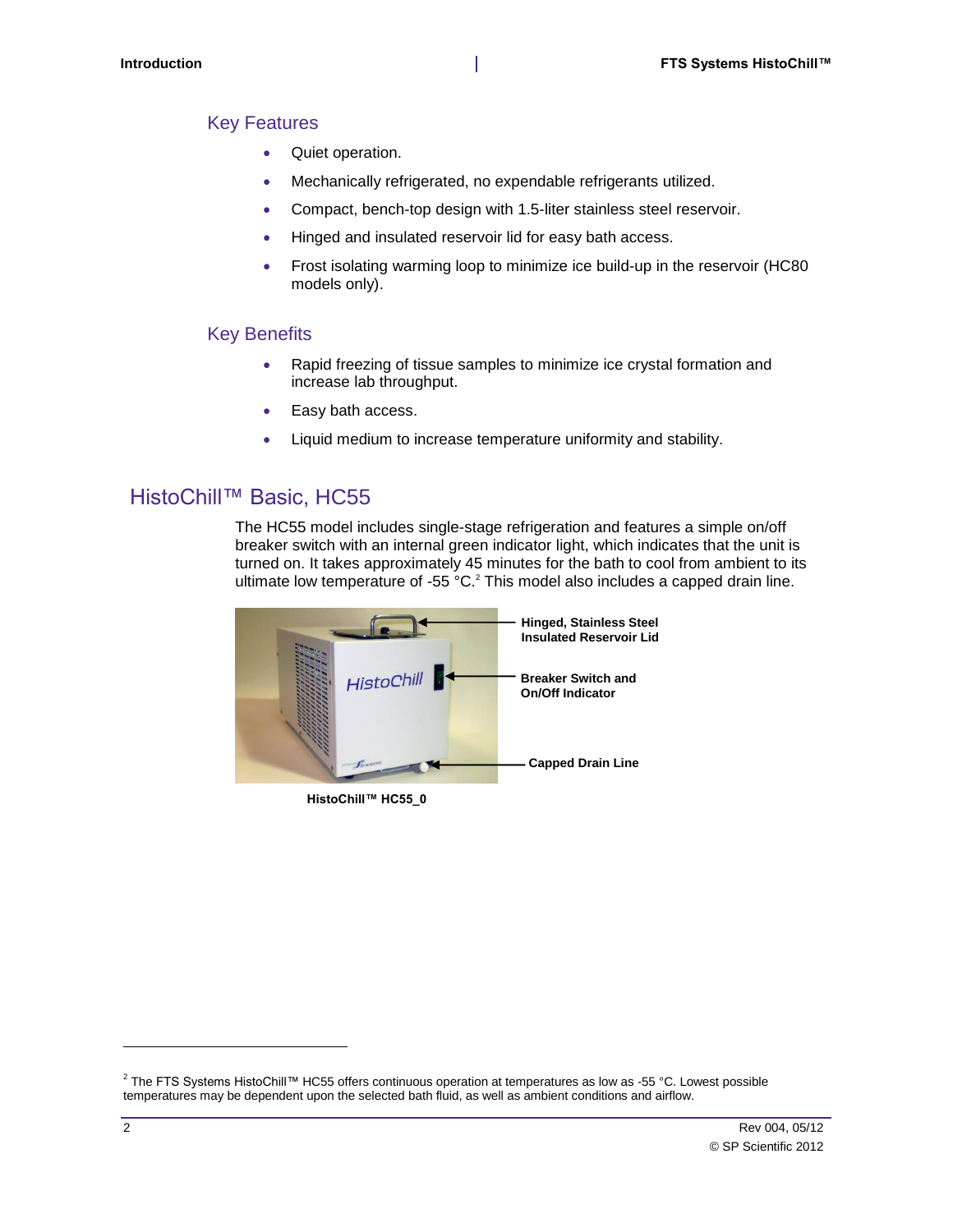# <span id="page-10-0"></span>HistoChill™ Basic, HC80\_0

The HC80\_0 model is designed for general freezing applications. This unit includes a cascade refrigeration system and features an on/off breaker switch. The green Chill Indicator light indicates when the bath is being chilled.



**HistoChill™ HC80-0**

When powered on, the HistoChill™ HC80\_0's refrigeration system will activate and cool the fluid in the reservoir to the lowest possible temperature under the existing heat load. After approximately two (2) minutes, the green Chill light illuminates to indicate that the second stage compressor is active.

The HC80\_0 bath, when energized, will cool to its ultimate low temperature of -80 °C.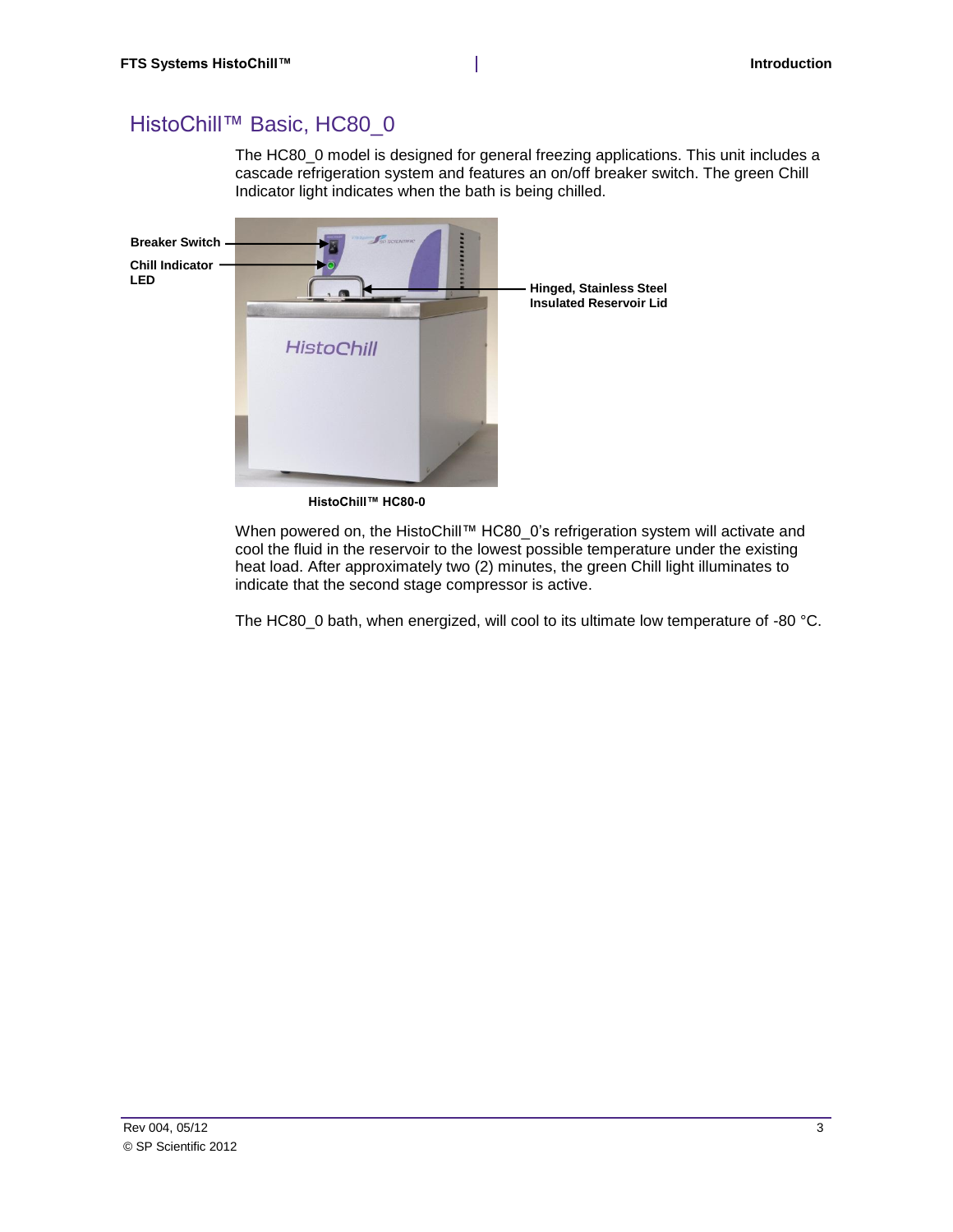# <span id="page-11-0"></span>HistoChill™ Advanced, HC80\_1

The HC80\_1 is an advanced model bath. This unit features the Solo microprocessor controller, which provides precise temperature control within  $\pm$  0.1 °C across the temperature control range of -80 to 0 °C. <sup>3</sup>



**HistoChill™ HC80\_1**

Advanced model baths with temperature control are also equipped with a solid-state variable speed-controlled magnetic stirrer to provide more accurate temperature control and uniformity.

 $\overline{\phantom{a}}$ 

<sup>3</sup> The FTS Systems HistoChill™ HC80\_1 offers continuous operation at temperatures as low as -80 °C. Lowest possible temperatures may be dependent upon the selected bath fluid, as well as ambient conditions and airflow.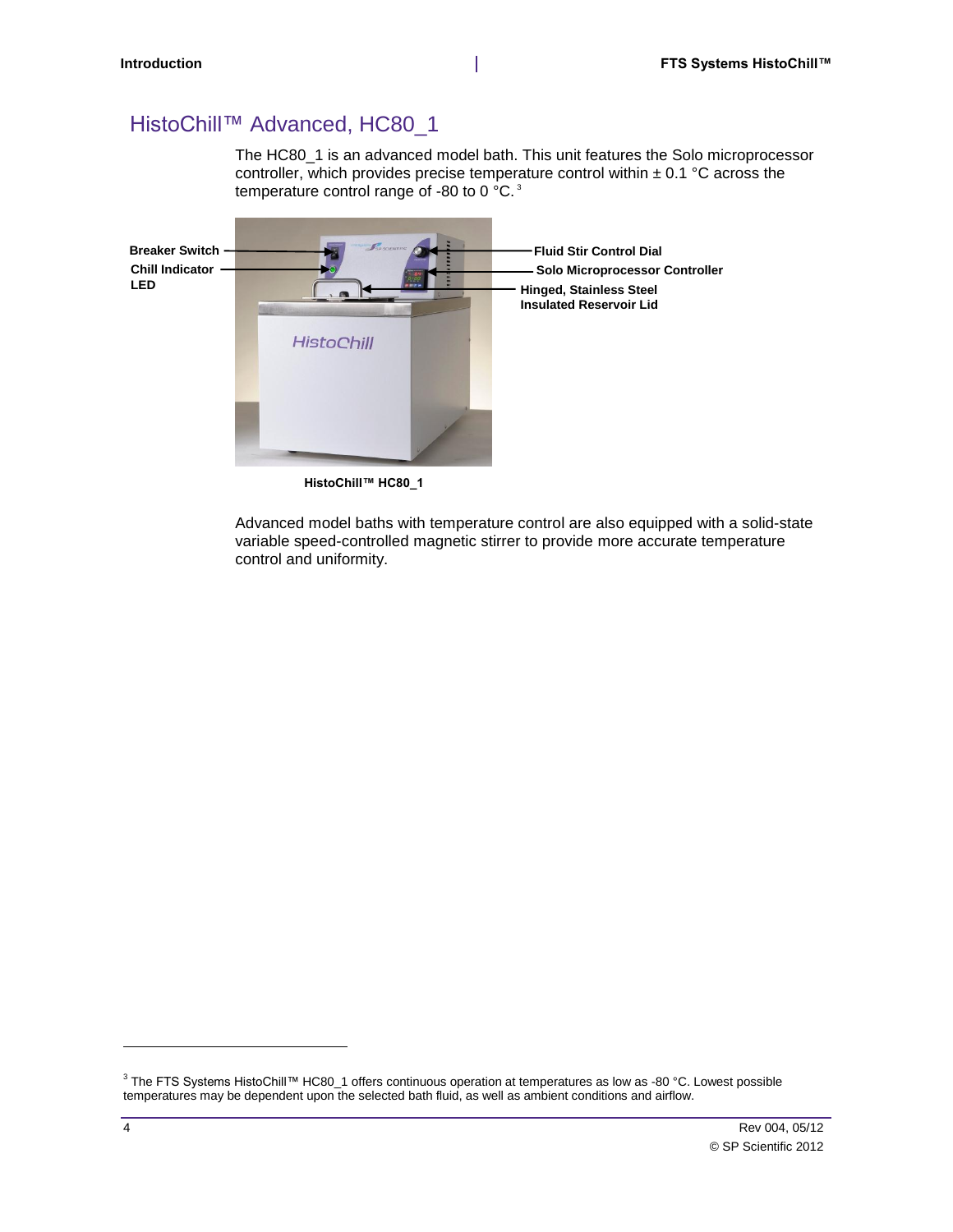<span id="page-12-0"></span>

# Installation **2**

# <span id="page-12-1"></span>Initial Inspection

Your FTS Systems HistoChill™ low-temperature bath was carefully packed and thoroughly inspected before leaving the SP Scientific factory. However, in the unlikely event that shipping damage has occurred, retain all packing material and contact your freight carrier immediately.



DO NOT ACCEPT DAMAGED SHIPMENTS FROM A CARRIER WITHOUT A SIGNED NOTIFICATION OF DAMAGES.

Upon receiving your shipment, inspect all contents of your equipment for damage. Uncrate and/or unwrap the unit. Carefully remove all packing material from the unit and inspect for visible damage. Check packing material for small accessory items and retain shipping carton and packing material if possible. Inspect the inside of the unit and related parts for visible damage and leaks. Check for visible liquid at or near the base of the unit. The reservoir should be clean and dry.

If concealed damage or loss is discovered, contact the freight carrier immediately.<sup>4</sup> Keep all contents, packing material and related paperwork intact until a written report is obtained.

*Note: SP Scientific will cooperate in the matter of collecting your claim, but is not responsible*  for the collection or free replacement of the material. When possible, replacement parts will be *shipped and invoiced to you, making them a part of your claim.*

 $\overline{a}$ 

<sup>&</sup>lt;sup>4</sup> "Concealed damage or loss" refers to damage or loss that does not become apparent until the merchandise has been unpacked and inspected. Should damage or loss be discovered, you may make a written request for inspection by the carrier's agent within 15 days of the delivery date. You may then file a claim with the freight carrier or SP Scientific, depending on the terms of your shipment. If your shipment was "FOB Destination" file your claim with SP Scientific and include the inspection report and any other supporting documents. If your shipment was "FOB Shipping Point" file your claim with the freight carrier and include the inspection report and any other supporting documents.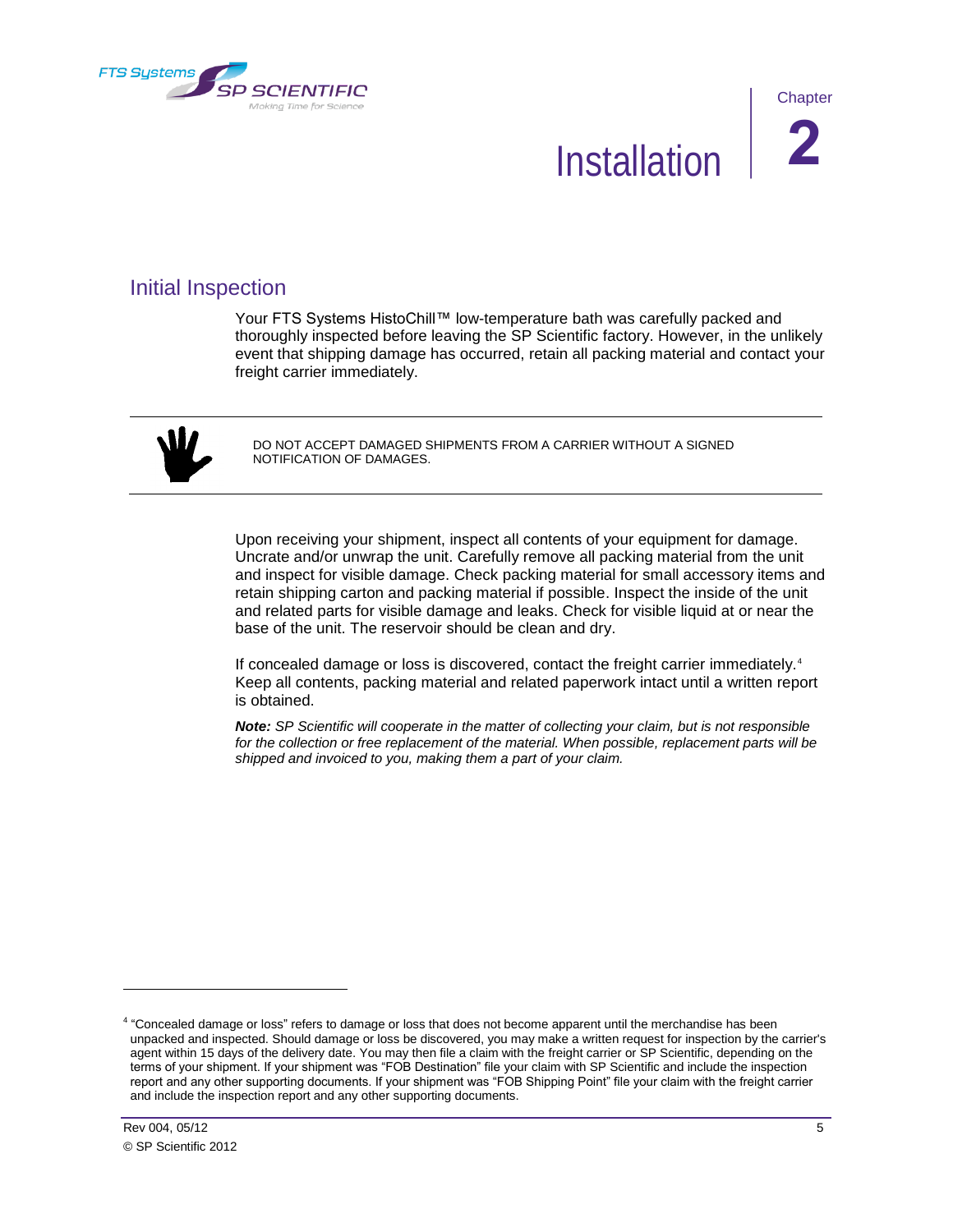### <span id="page-13-0"></span>Installation

The FTS Systems HistoChill™ is designed for bench-top installation in a laboratory environment. The unit should be installed on a firm, level surface in a location that is convenient for both operation and service.



NEVER PLACE THE UNIT IN AN AREA WHERE EXCESSIVE HEAT, MOISTURE OR CORROSIVE MATERIALS ARE PRESENT.

#### <span id="page-13-1"></span>Air Flow Considerations

The FTS Systems HistoChill™ is equipped with an air-cooled refrigeration system. Air is pulled from the left side of the unit to cool the refrigeration system components and then exits the rear panel. When positioning your system, ensure that it is located on a firm, level surface in an area that provides adequate air circulation.

Inadequate airflow will degrade the unit's cooling capacity and in extreme cases may result in compressor failure. A minimum of six (6) inches of clearance on all sides of the unit is required to ensure proper airflow and avoid damage to the refrigeration system.

#### <span id="page-13-2"></span>Ambient Conditions

For best low-temperature operation, consider that the ideal ambient temperature for your FTS Systems HistoChill™ is approximately 22 °C (72 °F). Higher ambient temperatures will interfere in the system's ability to achieve its ultimate low temperature.



NEVER OPERATE THE FTS SYSTEMS HISTOCHILL™ IN AN AREA WITH AN AMBIENT TEMPERATURE ABOVE 32°C (90°F).

#### <span id="page-13-3"></span>Services and Utilities

The FTS Systems HistoChill™'s serial tag, which is located on the unit's back panel, provides the serial number, as well as the unit's electrical requirements. Ensure that the voltage, phase, frequency and amperage listed on the serial tag match your facility's available power supply (*e.g.,* as a minimum the power outlet you intend to use must meet the requirements listed on the serial tag).



CAUTION! IF YOU ARE UNSURE ABOUT THE AVAILABLE ELECTRICAL VOLTAGE SUPPLY IN YOUR FACILITY, CONSULT A QUALIFIED ELECTRICIAN.

Prior to connecting your FTS Systems HistoChill™ to the available electrical supply, ensure that the Main Power switch is in the Off position. You may connect the unit to the available electrical supply at this time.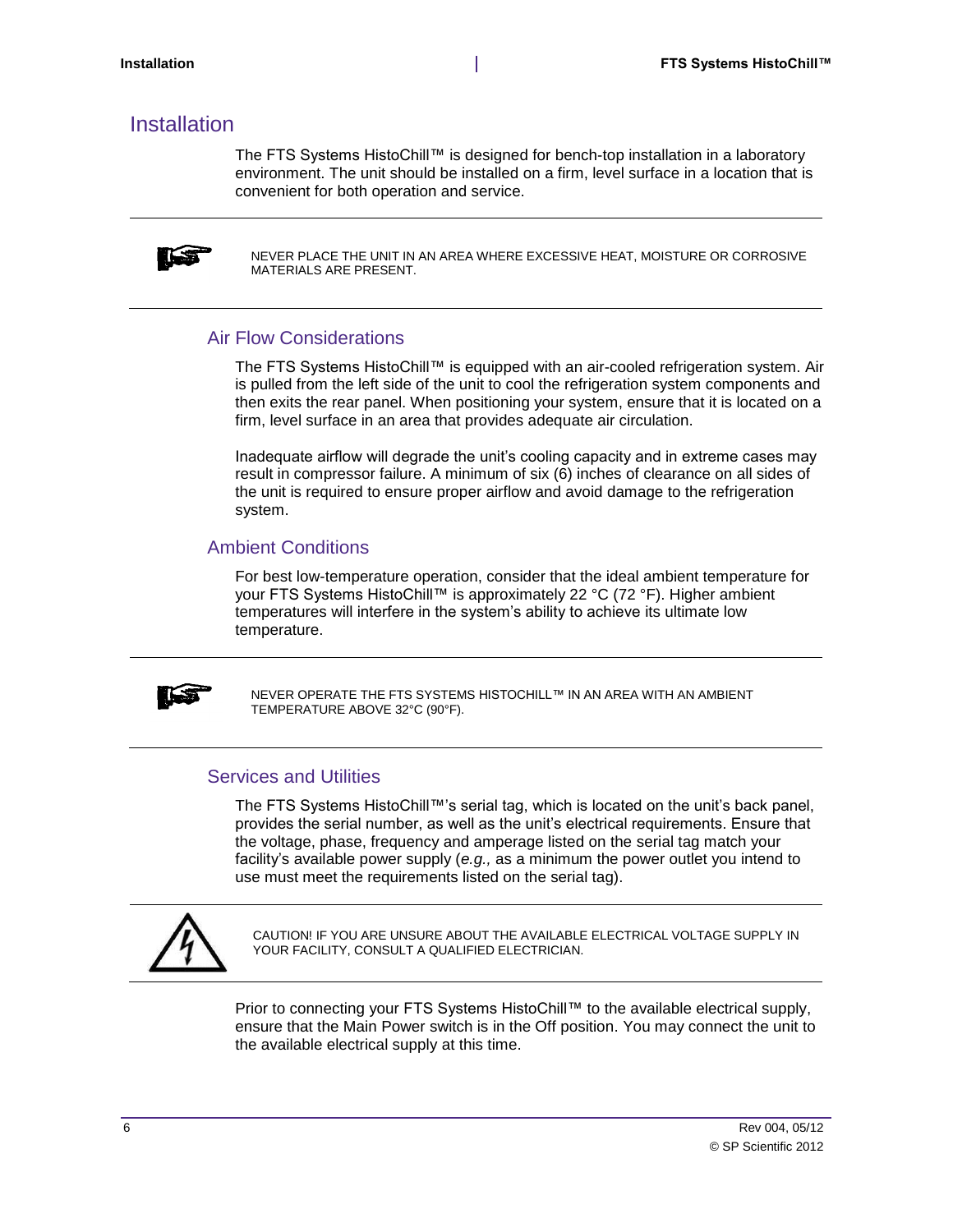#### <span id="page-14-0"></span>Installing the Magnetic Stirrer and Vortex Breaker (HC80\_1 Only)

The advanced model bath with temperature control (model HC80\_1) is equipped with a solid-state variable speed-controlled magnetic stirrer and a vortex breaker to provide more accurate temperature control and uniformity. To install the magnetic stirrer and vortex breaker:

1. Remove the packaging washers from the inside of the stainless steel reservoir and from the bottom of the magnetic stirrer. These washers are placed on the magnetic components of the unit for shipping purposes only and are intended to be removed prior to operation.



2. Place the magnetic stirrer, magnet side down, into the center of the reservoir. (Pushing the edges of the stirring mechanism beyond the black gasket at the top of the reservoir may require some force.) As you lower the magnetic stirrer into place, be careful not to bend or tweak the metal temperature probe that hangs inside the reservoir.

*Note: The screws on top of the magnetic stirrer should not come in contact with the sides of the bath as you place the magnetic stirrer into the reservoir. If they do, retract them using your fingers or a screwdriver.*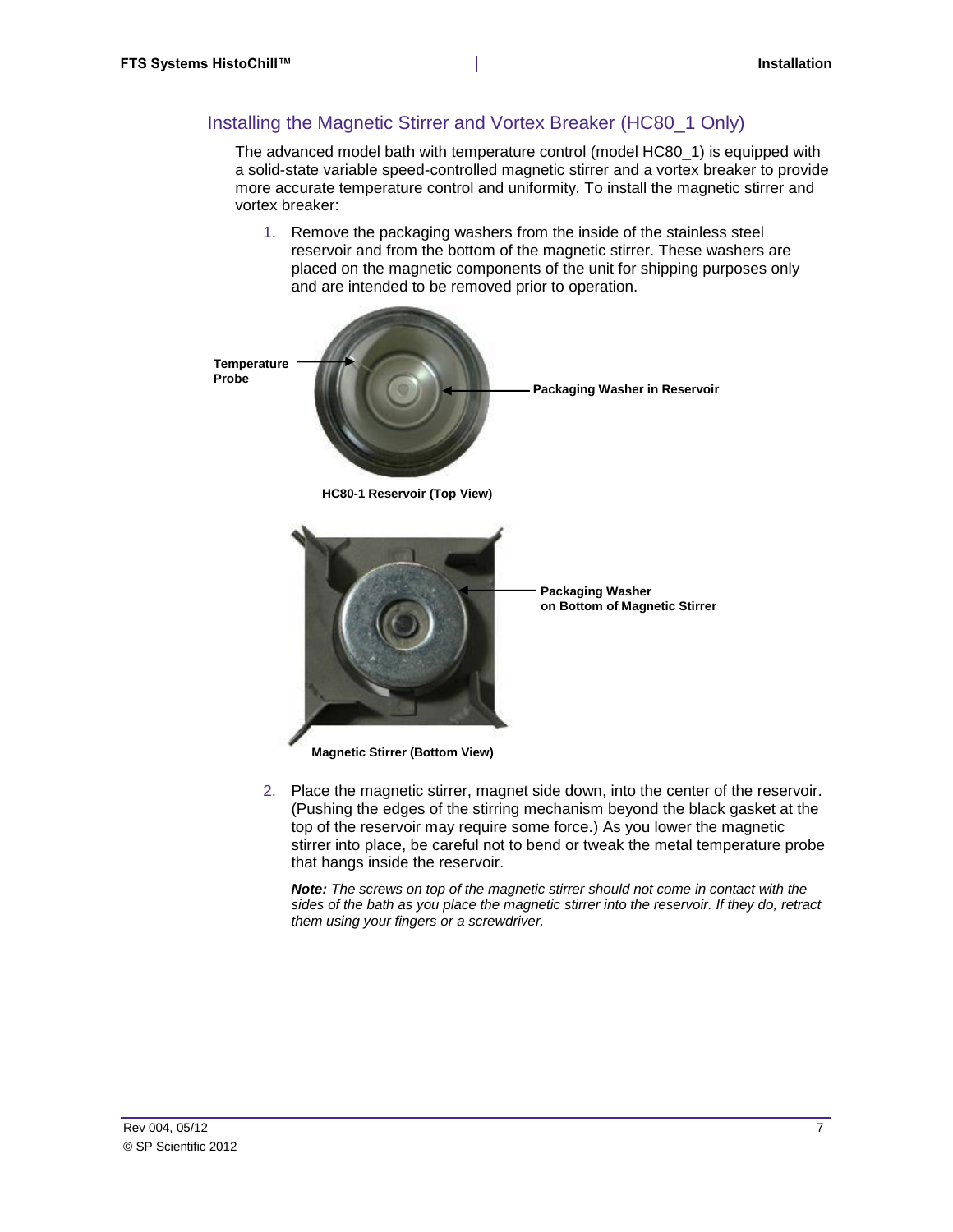3. Once the stirrer assembly is in place, adjust the four holding screws by hand so that each screw lightly touches the side of the reservoir. Then, use a screwdriver to further extend each screw so that the stirrer is held snugly in place in the center of the reservoir. Be sure that all screws are extended to the same length; this will keep the stirrer assembly centered in the bath.



**HC80-1 Reservoir (Top View)**

4. Hold the vortex breaker by its metal handle (a small tab, bent  $90^\circ$  at the tip) and place it into the reservoir so that it rests evenly on top of the magnetic stirrer. (Pushing the edges of the vortex breaker beyond the black gasket at the top of the reservoir may require some force.)



**HC80\_1 Reservoir (Top View)**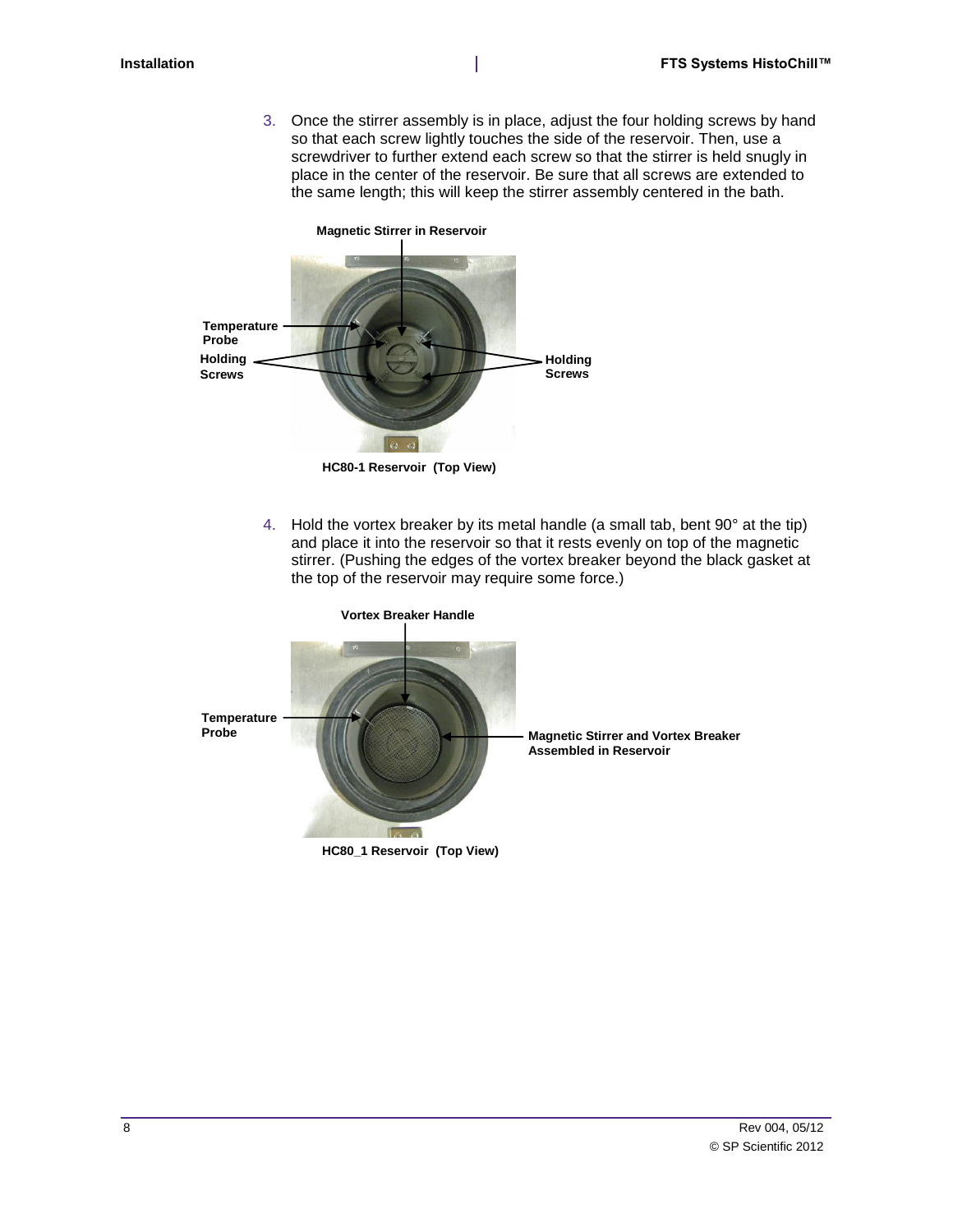<span id="page-16-0"></span>

**Operation** 

# <span id="page-16-1"></span>**Overview**

The HistoChill™ low-temperature bath is available with or without temperature control. The HC55 and HC80\_0 models offer no control of bath temperatures and are simply activated and deactivated using the main breaker switch.

The HC80\_1 model, designed to include the optional temperature controller, offers a continuous display of temperatures in 0.1 degree increments and is capable of controlling temperatures within  $\pm$  0.1 °C across the equipment's full operating temperature range.

*Note: Temperature controller equipped units also include a magnetic stirrer.*

# <span id="page-16-2"></span>No Control Operation (For Models HC55 and HC80\_0)

The HistoChill™ HC55 and HC80\_0 are designed for general freezing applications. The HC55 model features a simple on/off breaker switch. The HC80\_0 model features an on/off breaker switch and a green LED to indicate when the unit is in Chill mode.

### <span id="page-16-3"></span>Powering On and Cooling

*Note: Before powering on and cooling, fill the reservoir with fluid as described in Chapter 4.* To activate the refrigeration system and begin cooling the fluid in the reservoir:

1. Toggle the on/off breaker switch to the On position.



#### **(Model HC80-0 shown)**

2. The HistoChill™'s refrigeration system shall begin cooling the reservoir fluid to its lowest possible temperature under the existing heat load. In the HC80\_0 model, the green LED Chill light will illuminate after approximately two (2) minutes to indicate that the second stage compressor is active.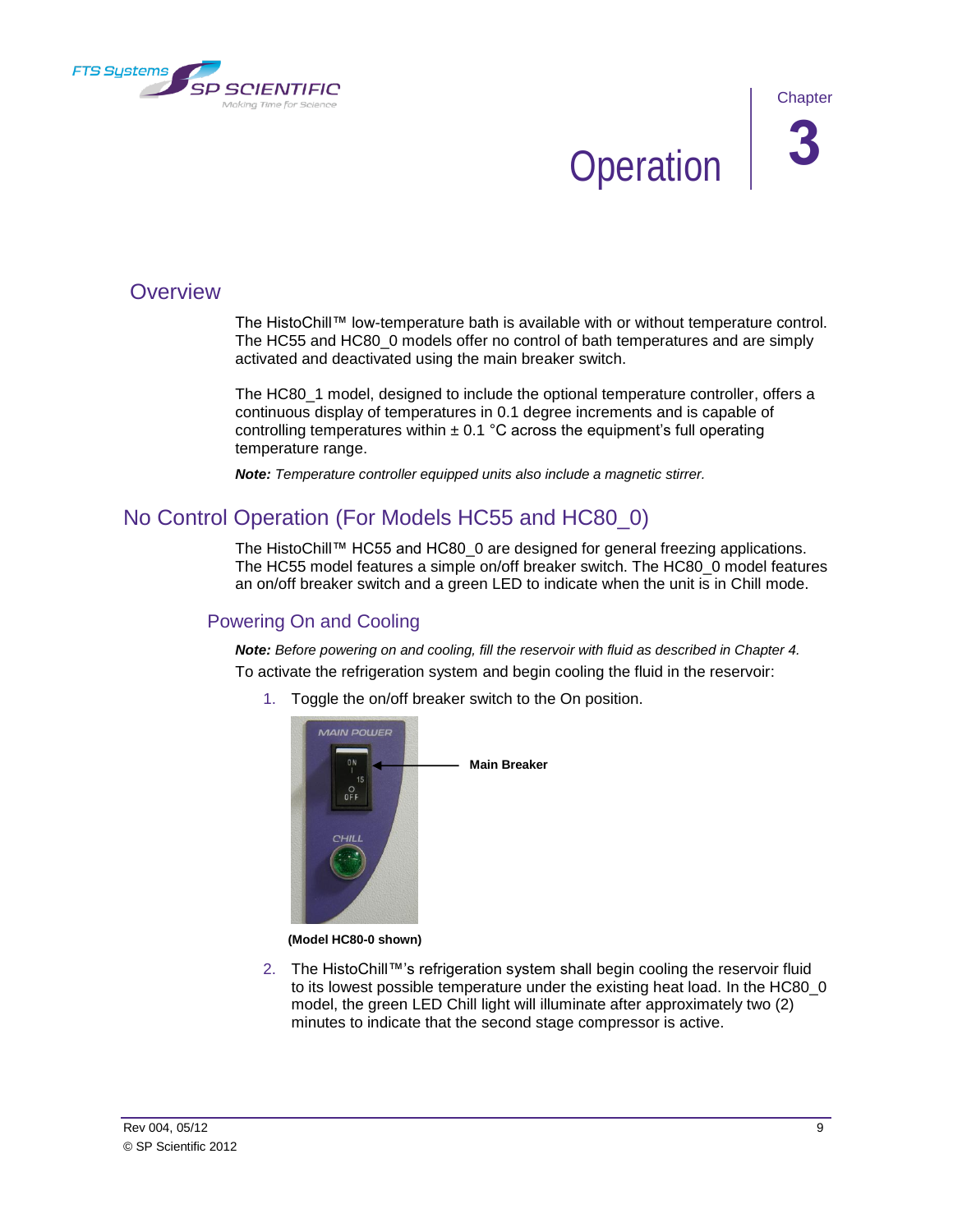#### <span id="page-17-0"></span>Powering Off

To power off the HistoChill™:

- 1. Toggle the on/off breaker switch to the Off position.
- 2. The green indicator light shall turn off and the HistoChill™'s refrigeration system compressor(s) shall stop.

*Note: When the HistoChill™ is not in use, ensure that the bath reservoir lid is closed to prevent evaporation of the cooling fluid.*

# <span id="page-17-2"></span><span id="page-17-1"></span>Temperature Control Operation (For Model HC80\_1)

#### Powering On

*Note: Before powering on and cooling, install the magnetic stirrer and vortex breaker (as described in Chapter 2) and fill the reservoir with fluid (as described in Chapter 4).* To activate the refrigeration system:

1. Toggle the on/off breaker switch to the On position.



**(Model HC80-0 shown)**

#### The Solo Controller

HistoChill™ models designed for temperature control include a proportional-integralderivative (PID) microprocessor controller. The Solo controller features a bright, twoline, two-color, seven segment LED readout.

<span id="page-17-3"></span>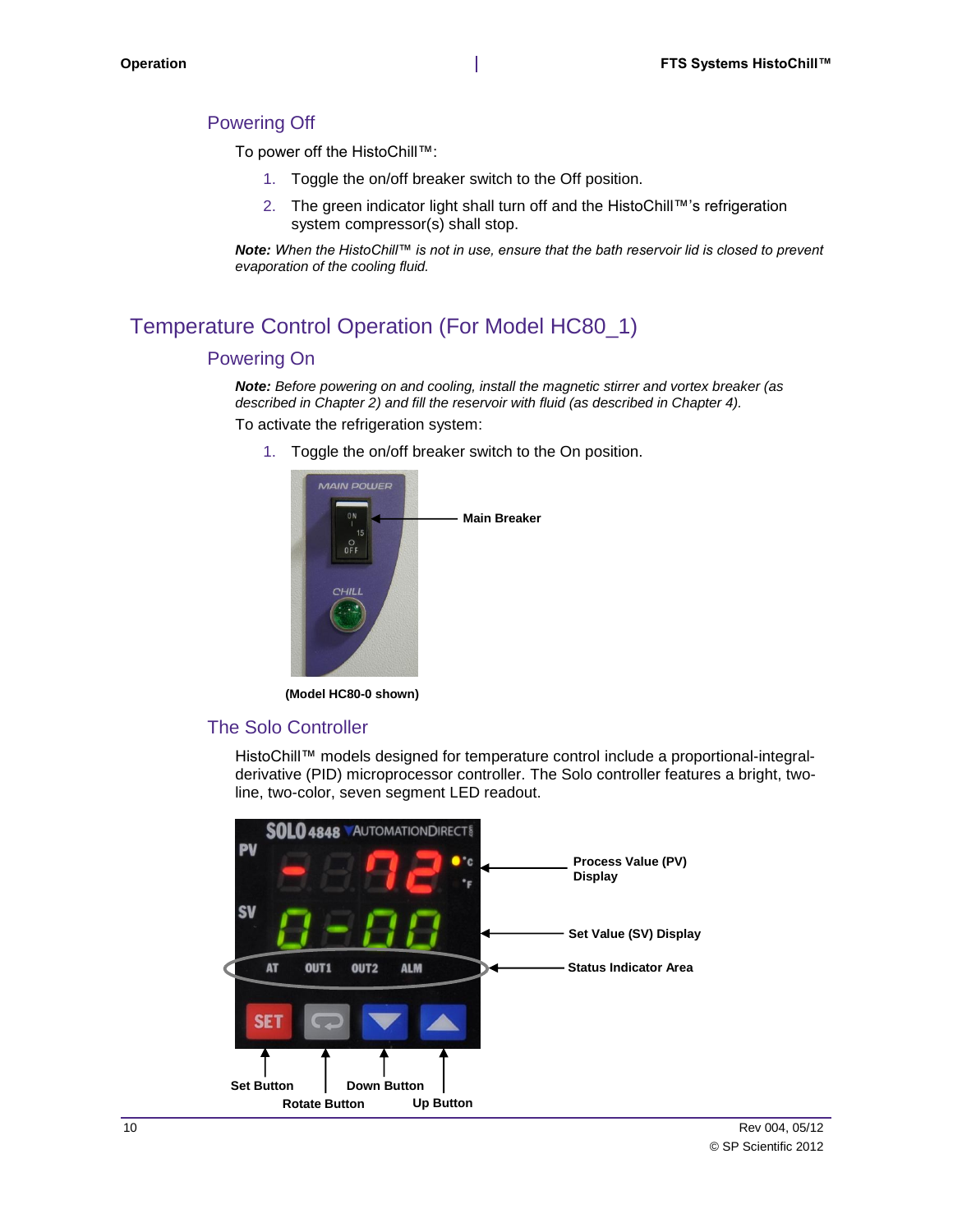#### <span id="page-18-0"></span>Display and Indicators

Process Value (PV) Display

Displays the current fluid temperature in the bath.

Set Value (SV) Display

Displays the desired fluid temperature.

#### <span id="page-18-1"></span>Adjusting Bath Temperature

- 1. Press the Up and/or Down buttons to increase and decrease the fluid temperature shown on the SV Display.
- 2. Press the Set button to select the displayed value.

#### <span id="page-18-2"></span>Magnetic Stirrer

HistoChill™ models designed to include the optional temperature controller are equipped with a magnetic stirrer offering quiet, efficient stirring of the selected bath fluid.

*Note: Do not operate the magnetic stirrer without fluid in the reservoir.* 

To operate the magnetic stirrer:

- 1. Activate the magnetic stirrer by rotating the Fluid Stir Control Dial clockwise.
- 2. Adjust the rotational speed of the stirrer by turning the Fluid Stir Control Dial clockwise (to increase the speed) and/or counterclockwise (to decrease the speed).



3. To deactivate the stirrer, rotate the Fluid Stir Control Dial counterclockwise.

The magnetic stirrer may be turned on or off at any time for procedural purposes, but in general, the unit should not be operated without stirring. If the reservoir fluid is not agitated, the fluid may exhibit thermal variations. SP Scientific recommends setting the Fluid Stir control dial to its maximum speed at all times for optimal operation and performance.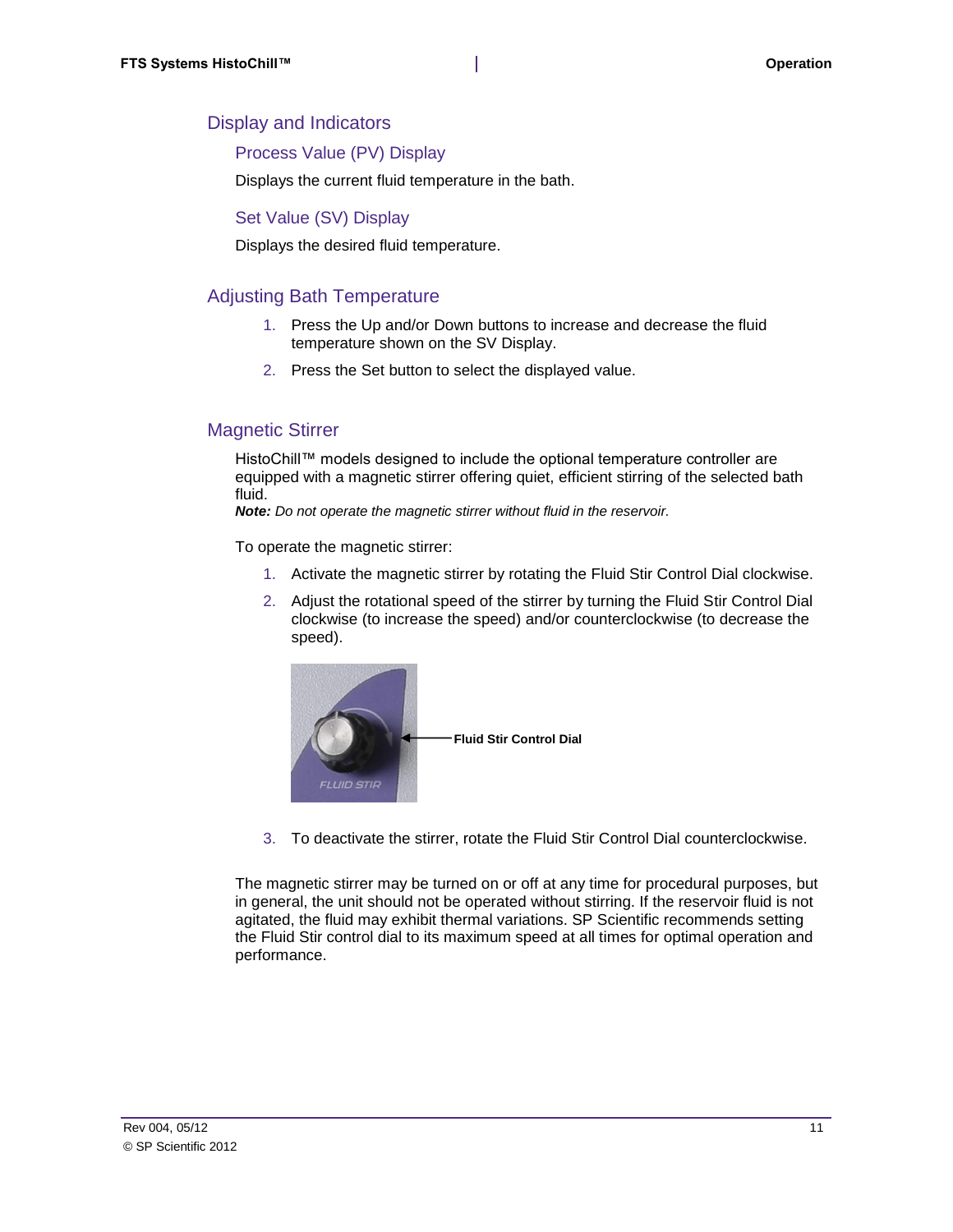#### <span id="page-19-0"></span>Powering Off

To power off the HistoChill™:

- 1. Toggle the on/off breaker switch to the Off position.
- 2. The green indicator light shall turn off and the HistoChill™'s refrigeration system compressor(s) shall stop.

*Note: When the HistoChill™ is not in use, ensure that the bath reservoir lid is closed to prevent evaporation of the cooling fluid.*

# <span id="page-19-1"></span>**Restarting**

Due to the nature of the refrigeration system and its compressor, the HistoChill™ should never be restarted immediately after it is powered off. SP Scientific recommends waiting approximately five (5) minutes between shutting down and restarting the HistoChill™.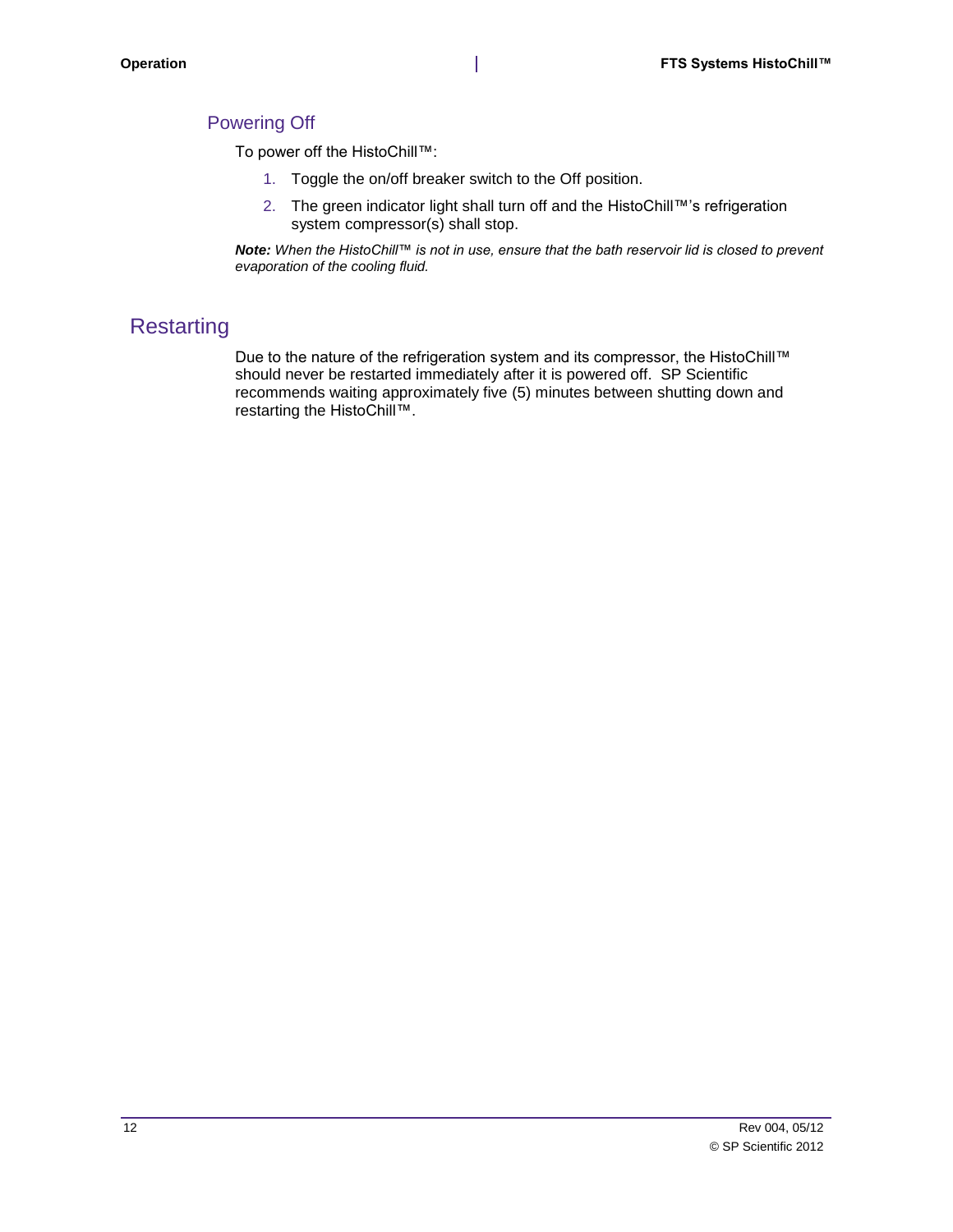<span id="page-20-0"></span>



Selecting a fluid or fluid mixture for use in your FTS Systems HistoChill™ is the single most important decision to be made. Always select a fluid that is appropriate for the temperature and/or temperature range at which you will operate your system. Improperly selected fluid can result in damage to both your process and your equipment. SP Scientific recommends using 3M™ Novec™ 7000 Engineered Fluid or equivalent for optimal performance.

Refer to the following table for a list of fluids that may be used with the FTS Systems HistoChill™.



CAUTION: BEFORE USING ANY FLUID PRODUCT, READ THE CURRENT PRODUCT MATERIAL SAFETY DATA SHEET AND ANY PRECAUTIONARY STATEMENTS ON THE PRODUCT PACKAGE. FOLLOW ALL APPLICABLE PRECAUTIONS AND DIRECTIONS.

### <span id="page-20-1"></span>3M™ Novec™ 7000 Fluid Selected Properties

| <b>Fluid</b>                                                                                                           | danger o<br>$\sim$<br>v | -2124 | <b>oxicity</b> |                       |
|------------------------------------------------------------------------------------------------------------------------|-------------------------|-------|----------------|-----------------------|
| NOVECTM 7000<br>$3M$ <sup>TM</sup><br>,我们就不能在这里,我们就不能在这里,我们就不能在这里,我们就不能在这里,我们就不能在这里,我们就不能在这里,我们就不能在这里,我们就不能在这里,我们就不能在这 | 30<br>-                 |       | _ow            | <b>Uiak</b><br>,,,,,, |

l

<sup>5</sup> SP Scientific recommends using 3M™ Novec™ 7000 Engineered Fluid or equivalent for optimal performance. Before using this product, read the current product Material Safety Data Sheet and any precautionary statements on the product package. Follow all applicable precautions and directions.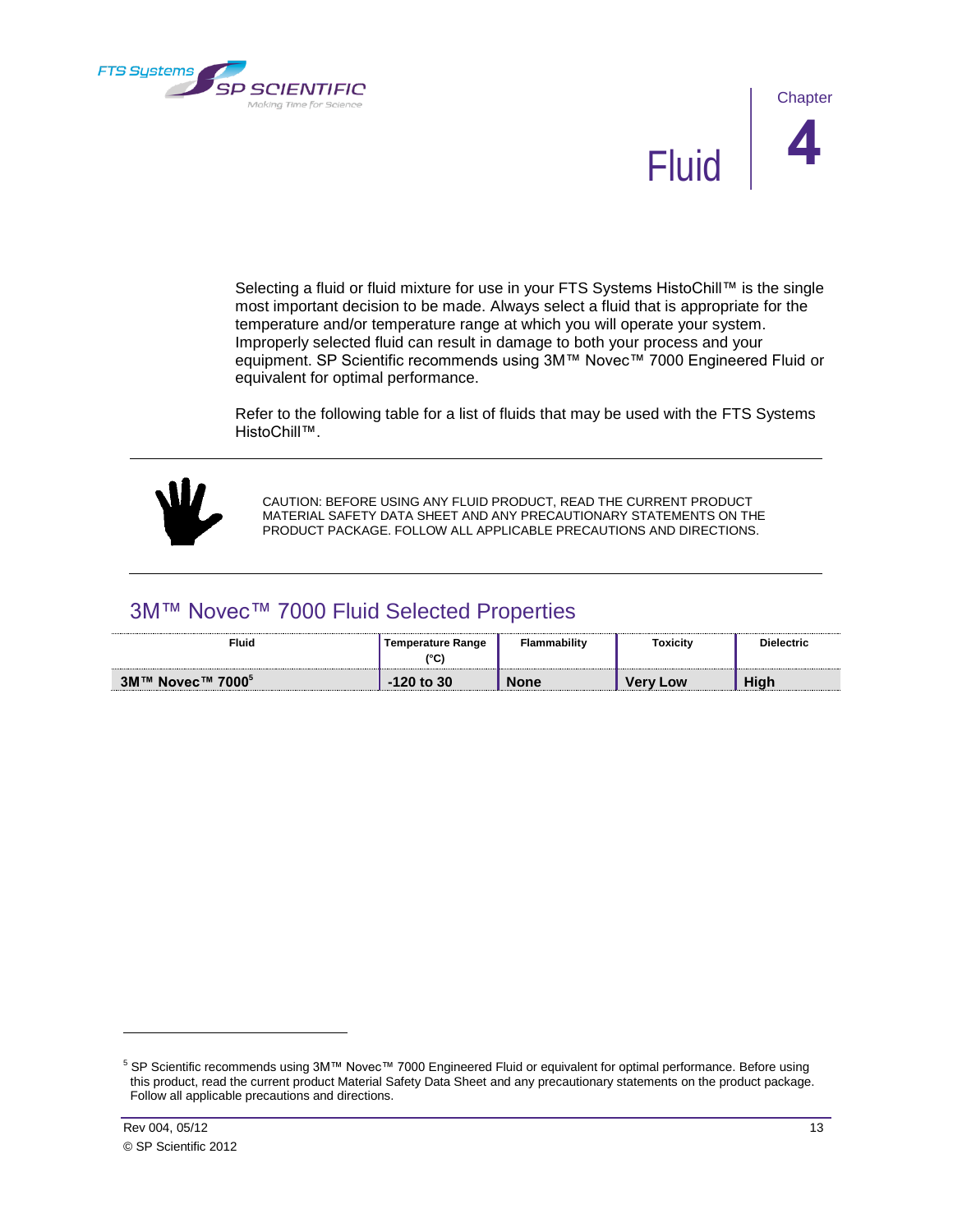# <span id="page-21-0"></span>Fluid Filling

While operating at or above ambient temperature (approximately 22 °C (72 °F)), fill the reservoir with your selected fluid until the fluid is about 1 inch below the gasket.

If you add fluid while the system is at a sub-ambient temperature and you fail to drain fluid before returning the system to room temperature, the fluid will likely expand and overflow the fluid reservoir.

*Note: Fluids will typically contract when cooled and expand when heated.* 

*The gasket at the top of the fluid reservoir does not provide a liquid tight seal.* 

If the fluid reservoir chamber is overfilled, the liquid will flow over the rim of the fluid reservoir into the polyurethane insulation. Organic solvents will attack, dissolve and/or render ineffective the chamber insulation. When the insulation is saturated with solvent, the HistoChill™ may be unable to reach its maximum low temperature.



IF THE RESERVOIR IS OVERFILLED, THE FLUID MAY OVERFLOW THE RESERVOIR RIM AND SEEP INTO THE POLYURETHANE INSULATION. ORGANIC SOLVENTS WILL ATTACK AND DAMAGE THIS INSULATION MATERIAL, RENDERING THE INSULATION INEFFECTIVE. WITHOUT ADEQUATE INSULATION, THE HISTOCHIILL™ WILL NOT REACH MAXIMUM LOW TEMPERATURES.

#### <span id="page-21-1"></span>Magnetic Stirrer

If your system is equipped with a magnetic stirrer, you may switch it on once the reservoir has been properly filled with fluid. The magnetic stirrer must be on for the system to operate properly. Refer to the magnetic stirrer operation section of the previous chapter for additional information.

*Note: Do not operate the magnetic stirrer without fluid in the reservoir. Be sure the stirrer is turned off before emptying fluid from the reservoir.*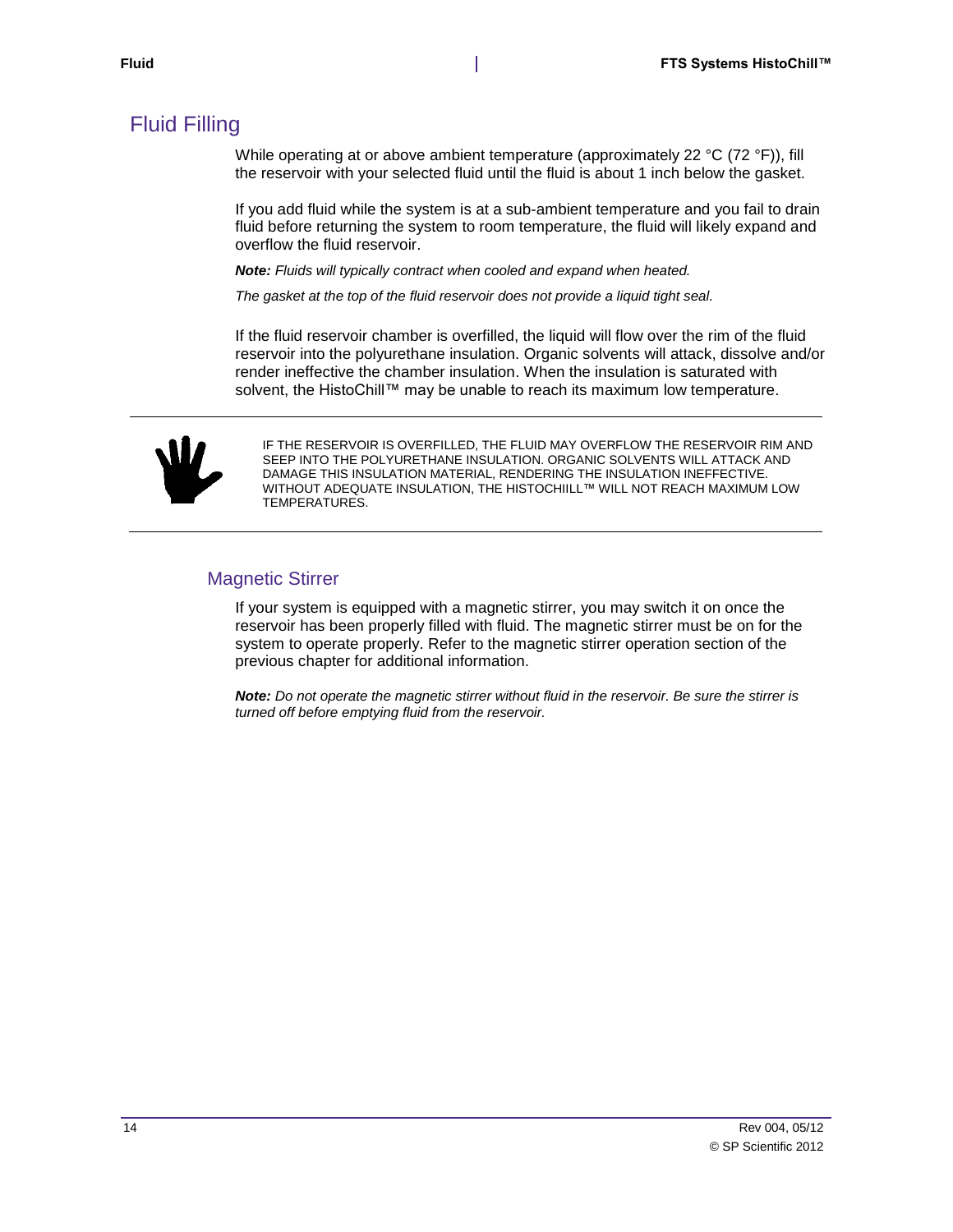<span id="page-22-0"></span>

**Chapter** 

# Maintenance **5**



ALWAYS SHUT OFF THE POWER SUPPLY TO THE UNIT BEFORE PERFORMING MAINTENANCE PROCEDURES.



ALWAYS NOTIFY THE SP SCIENTIFIC SERVICE DEPARTMENT BEFORE PERFORMING REPAIRS TO A UNIT THAT IS UNDER WARRANTY. FAILURE TO NOTIFY SP SCIENTIFIC SERVICE BEFORE PERFORMING REPAIRS WILL VOID THE FACTORY WARRANTY.

# <span id="page-22-2"></span><span id="page-22-1"></span>**Cleaning**

#### **Condenser**

The refrigeration system is air-cooled. Room air is drawn across the finned condenser, over the compressor and out the unit's rear panel. The fins of the aircooled condenser must be kept clean. The fins may be brushed clean using a stiff bristled brush. Blown compressed air, such as the type used to dust computers, may also be used to clean the fins. A buildup of dust or debris on the fins of the condenser will cause a reduction in cooling capacity, and in extreme cases, compressor failure.

Following the initial installation, SP Scientific recommends performing monthly visual inspections of the condenser until an adequate cleaning schedule can be established. The frequency of cleaning shall depend on the operating environment, as well as the frequency of operation.

#### <span id="page-22-3"></span>Bath System

Periodically wipe down the interior of the reservoir, including stainless steel components, using a soft cloth and mild soap solution. Do not use steel wool as it may lead to rusting of the exterior components. Dry the bath using a soft, dry cloth.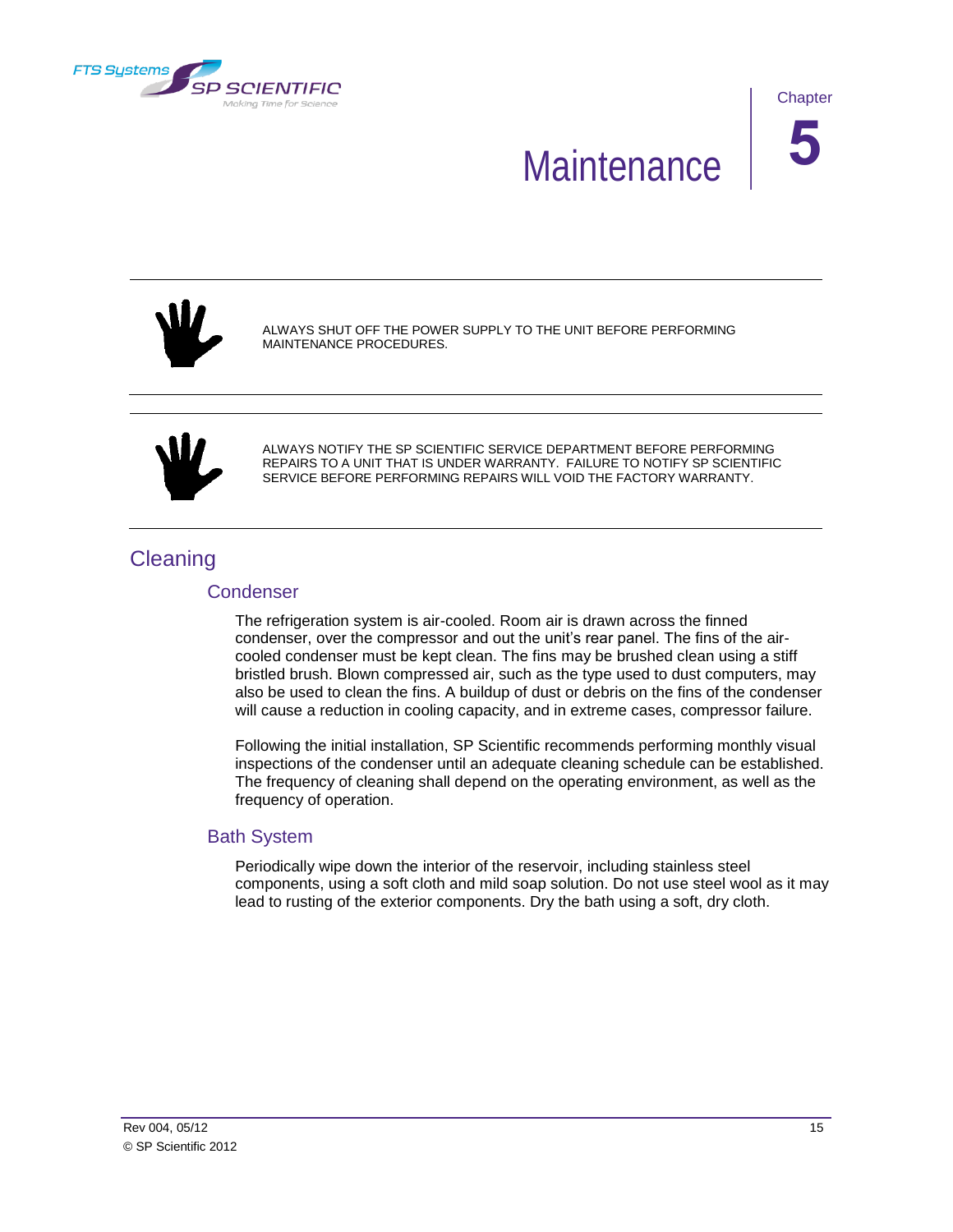# <span id="page-23-1"></span><span id="page-23-0"></span>Compressor Safeties

#### Refrigerant Types and Properties

HistoChill™ models equipped with a single-stage refrigeration system use 1.27 ounces of R1270 or Propylene.

HistoChill™ models equipped with a cascade refrigeration system are comprised of two separate compressors which utilize two separate refrigerants. The first stage compressor, also referred to as the high stage, uses 1.27 ounces of R1270 (Propylene). The second stage compressor, also referred to as the low stage, uses 0.97 ounces of R170 (Ethane).

|                     | <b>Properties</b>           | R1270 or Propylene                                                                                                                                                                                                                                      | R <sub>170</sub> or Ethane |
|---------------------|-----------------------------|---------------------------------------------------------------------------------------------------------------------------------------------------------------------------------------------------------------------------------------------------------|----------------------------|
| Protection          | Health                      |                                                                                                                                                                                                                                                         |                            |
| (NFPA)<br>Rating    | Flammability                | 4                                                                                                                                                                                                                                                       |                            |
| Association<br>Fire | Instability                 | 0                                                                                                                                                                                                                                                       |                            |
| National            | Special                     | 0                                                                                                                                                                                                                                                       |                            |
|                     | Toxicity                    | This product is a gas at normal temperature and<br>pressure, and in ultra-low quantities, this makes<br>inhalation or ingestion very unlikely. No harm is<br>expected from contact of gas to the skin and eyes,<br>however, liquid may cause frostbite. |                            |
|                     | Personal Safety Information | If handling cylinders, wear gloves and OSHA approved<br>eye and foot protection.                                                                                                                                                                        |                            |

### <span id="page-23-2"></span>Refrigeration System

The HistoChill™ refrigeration system compressors are equipped with two safety devices for protection against low voltage or high temperatures. If the voltage drops below what is required for the compressor to operate, an overcurrent device turns the compressor off. If the compressor temperature rises too high due to insufficient aircooling, a high-temperature thermostat deactivates the compressor.

*Note: High temperature of the compressor can be caused by blocked airflow or by a malfunction of the fan motor.*

The compressor will automatically start when the condition is corrected, but will again turn the compressor(s) off if the voltage is too low or the temperature is too high.



IF ANY REFRIGERATION SYSTEM PROBLEMS OCCUR MORE THAN ONCE, THE UNIT SHOULD BE SHUT OFF UNTIL THE CAUSE OF THE PROBLEM CAN BE DETERMINED AND CORRECTED. ALLOWING THE UNIT TO CONTINUE TO RUN DESPITE ENCOUTERING A PERFORMANCE PROBLEM MAY LEAD TO FAILURE OF THE UNIT.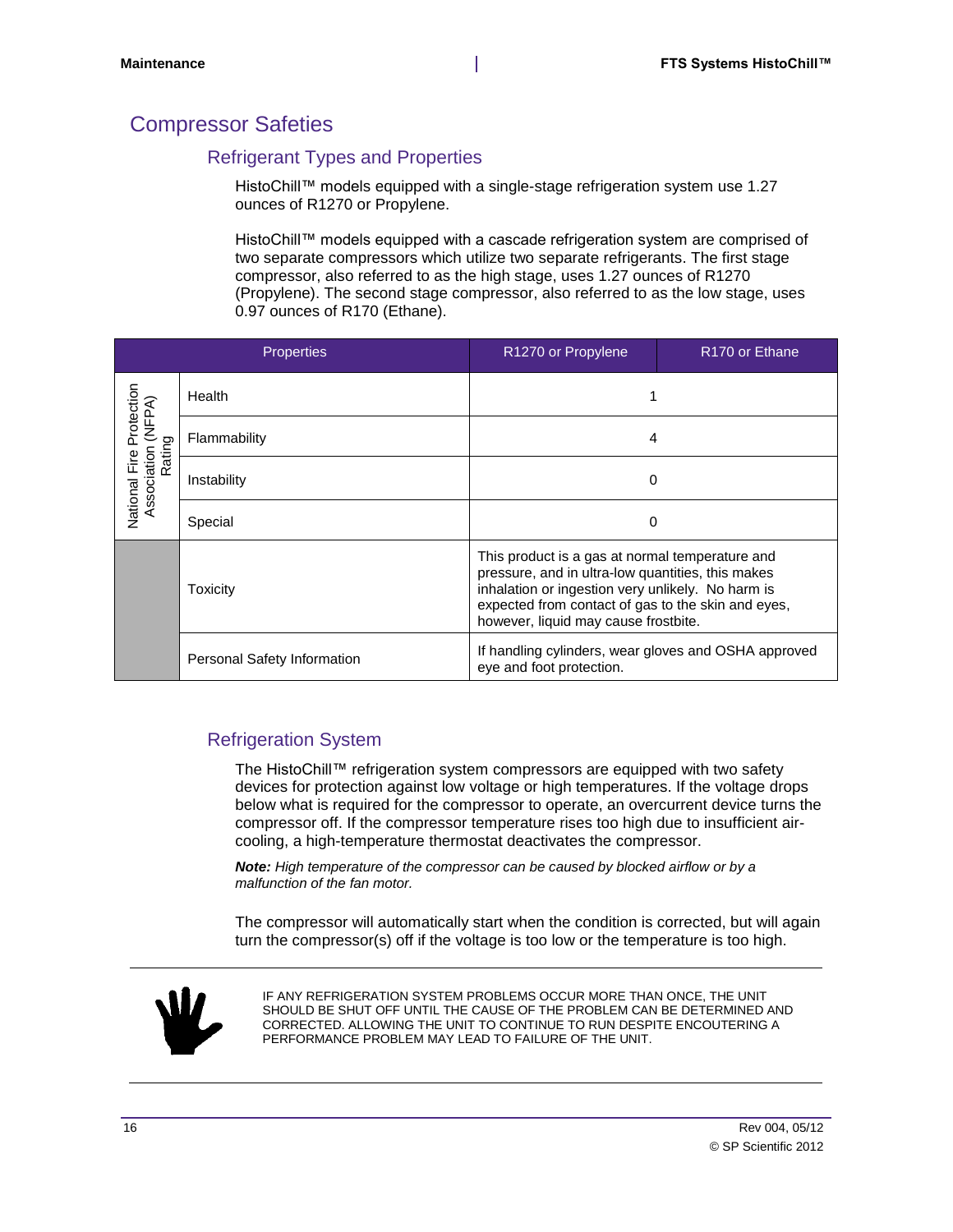#### <span id="page-24-0"></span>Voltage

The voltage should not be above or below 10% of the voltage marked on the tag at the rear of the unit. To determine if the voltage is sufficient, the voltage should be measured while the compressor is drawing its starting current. During this time, any line drops will cause a significant voltage drop in inadequate wiring or on extension cords. Open circuit measurements are not satisfactory.

# <span id="page-24-1"></span>Draining Fluid using the Capped Drain Line (HC55 only)

The basic HistoChill™ model HC55 is equipped with a drain hose that pulls out from the front of the unit to assist in draining the fluid from the reservoir.

To drain fluid, slide the hose out (as shown below), remove the drain plug and prepare a bucket to catch the fluid as it drains from the system.



**Drain Line on Model HC55**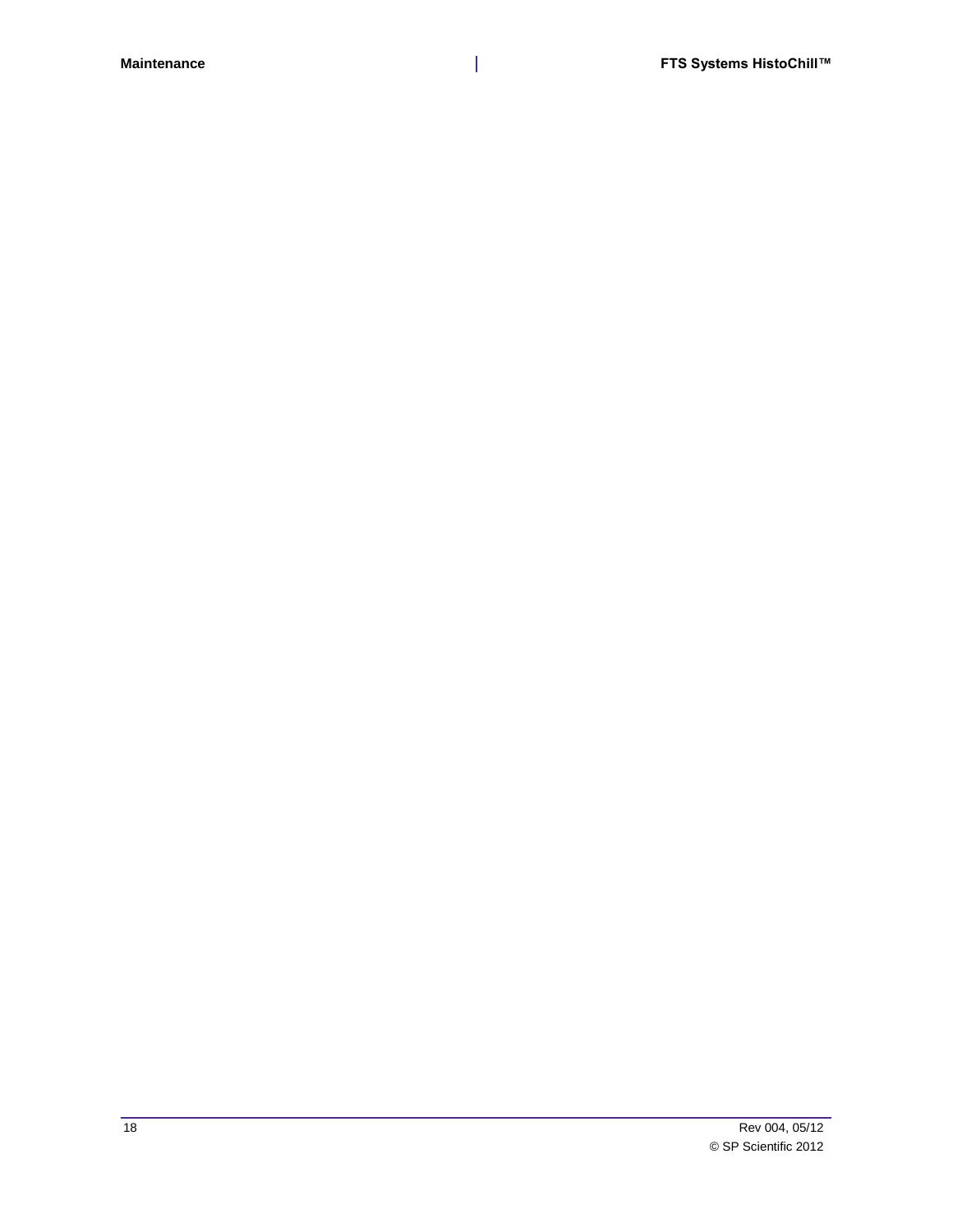<span id="page-26-0"></span>



# Appendix A: Troubleshooting **A**

| <b>Condition</b>                            | <b>Recommended Corrective Action</b>                                                                                                                                                                                                                                                                                                                                                                                                                         |  |
|---------------------------------------------|--------------------------------------------------------------------------------------------------------------------------------------------------------------------------------------------------------------------------------------------------------------------------------------------------------------------------------------------------------------------------------------------------------------------------------------------------------------|--|
| Unit will not start.                        | Check power source. Ensure that the source voltage matches the unit's<br>$\bullet$<br>specified voltage.                                                                                                                                                                                                                                                                                                                                                     |  |
|                                             | Wait five (5) minutes after last power shut down before restarting.<br>٠                                                                                                                                                                                                                                                                                                                                                                                     |  |
| Unit will not cool.                         | Ensure that the unit has adequate airflow. Air is pulled from the left side of<br>$\bullet$<br>the unit to cool the refrigeration system components and then exits the rear<br>panel.                                                                                                                                                                                                                                                                        |  |
|                                             | Verify that the Chill light is illuminated (HC80 models only).<br>٠                                                                                                                                                                                                                                                                                                                                                                                          |  |
|                                             | Ensure that unit has been positioned with a minimum of six (6) inches of<br>٠<br>clearance on all sides to maintain proper airflow and avoid damage to the<br>refrigeration system.                                                                                                                                                                                                                                                                          |  |
| Compressors will not start.                 | Wait five (5) minutes after last power shut down before restarting. The<br>$\bullet$<br>HistoChill™ should never be restarted immediately after it is powered off.<br>The refrigeration system compressor is equipped with a sensor designed to<br>prevent the low-stage compressor from starting within several minutes of a<br>loss of power, intentional or unintentional (e.g., power switched off, facility<br>power outage, loss of main power, etc.). |  |
| <b>Magnetic stirrer does not</b><br>rotate. | The driving magnet for the stirrer is located under the bath. This magnet is<br>$\bullet$<br>driven by a toothed drive belt, which is attached to a motor. Check the drive<br>belt for proper tension. It is possible for the drive belt to tighten or loosen<br>during shipment.                                                                                                                                                                            |  |
|                                             | To check the drive belt for proper tension:                                                                                                                                                                                                                                                                                                                                                                                                                  |  |
|                                             | 1.<br>Switch off the unit.                                                                                                                                                                                                                                                                                                                                                                                                                                   |  |
|                                             | 2.<br>Unplug the unit and remove the cover.                                                                                                                                                                                                                                                                                                                                                                                                                  |  |
|                                             | 3.<br>Ensure that the drive belt has slight tension.                                                                                                                                                                                                                                                                                                                                                                                                         |  |
|                                             | To adjust the tension of the drive belt:                                                                                                                                                                                                                                                                                                                                                                                                                     |  |
|                                             | Loosen the drive motor mounting nuts and slide the motor until the belt shows<br>1.<br>slight tension (i.e., 3/8- to 1/2-inch of play). The drive belt is toothed, and therefore,<br>does not require full tension for operation.                                                                                                                                                                                                                            |  |
|                                             | 2.<br>Retighten the mounting nuts once you have corrected the drive belt tension, and<br>replace the cover.                                                                                                                                                                                                                                                                                                                                                  |  |
| Magnetic stirrer making noise.              | Ensure that the stirrer is centered in the bath and that the holding screws on<br>the magnetic stirrer are snug. Refer to Chapter 2, Installation, for more<br>information.                                                                                                                                                                                                                                                                                  |  |